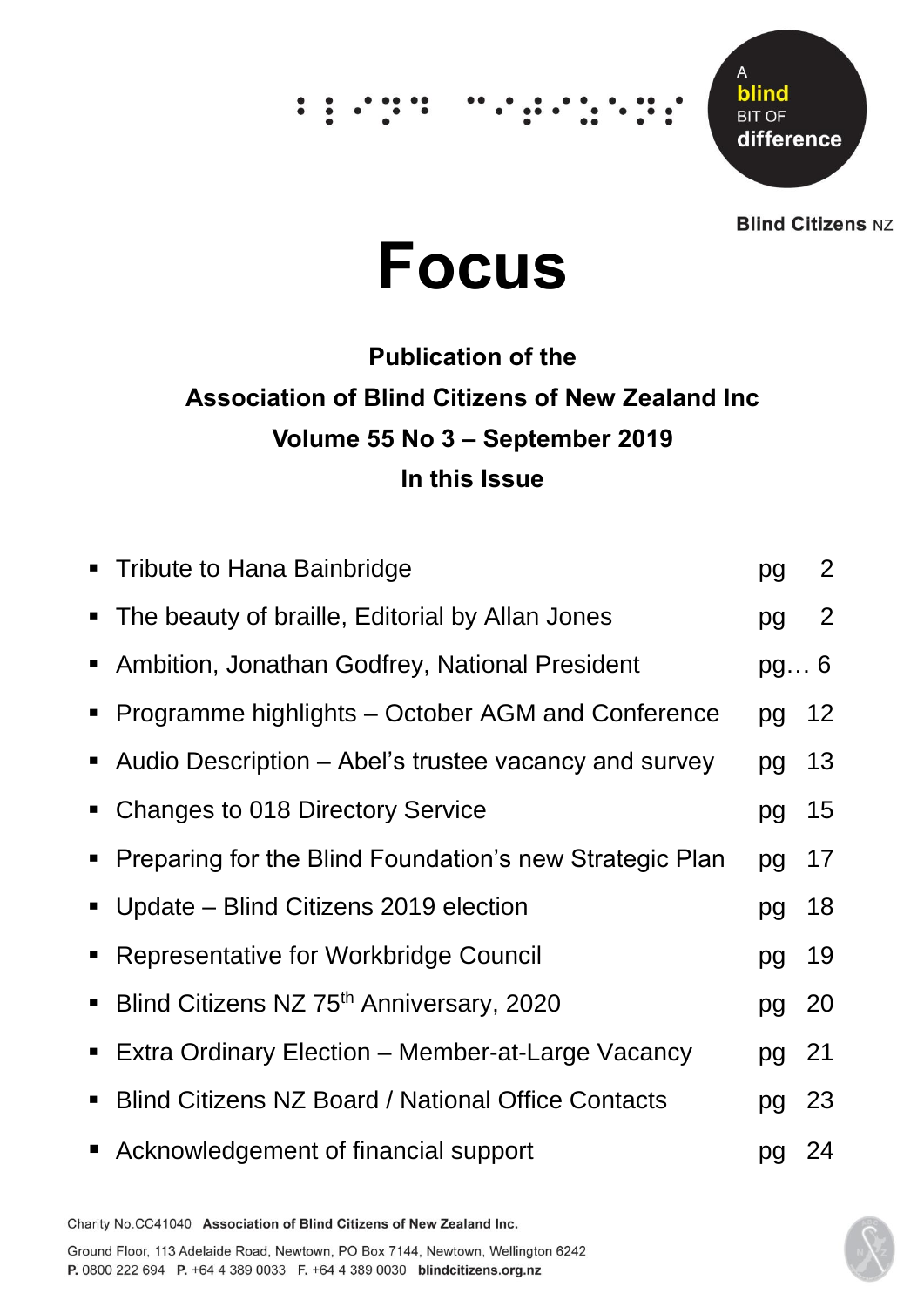### **A Tribute to Hana Bainbridge From Rose Wilkinson, Chief Executive**



As this September Focus goes to print, we have said farewell to Hana Bainbridge, who passed away early this month. Hana worked at National Office as part of our small office team for eight months. She carried out our Member Engagement Project, and has worked with us from time to time since. Plans were underway for Hana to return early next year to begin the next step in our member engagement work. Hana contacted many of our readers, and

some may recall her chats and relaxed approach as she sought feedback to the many questions about which she was asking. She also joined us at last year's AGM and Conference where she met some of you in person. Hana's infectious smile, vibrant personality and commitment to getting the job done, contributed to our work place in ways that just cannot be quantified. We miss already her unplanned visits, and catch-ups. Our thoughts are with Hana's family and friends at this sad time…

**Note:** top left, is a head and shoulder coloured photo of Hana – taken outside there are flowering pot plants and climbers behind her. Hana's head is tilted slightly to her left. She has a beautiful big beaming smile. Her long brownish coloured hair, pulled softly from her face, is in a ponytail.

### **The Beauty of Braille Editorial, by Allan Jones**

Well we are three quarters of the way through the year, and when you receive our September Focus, we will be approximately two-three weeks away from our annual general meeting and conference.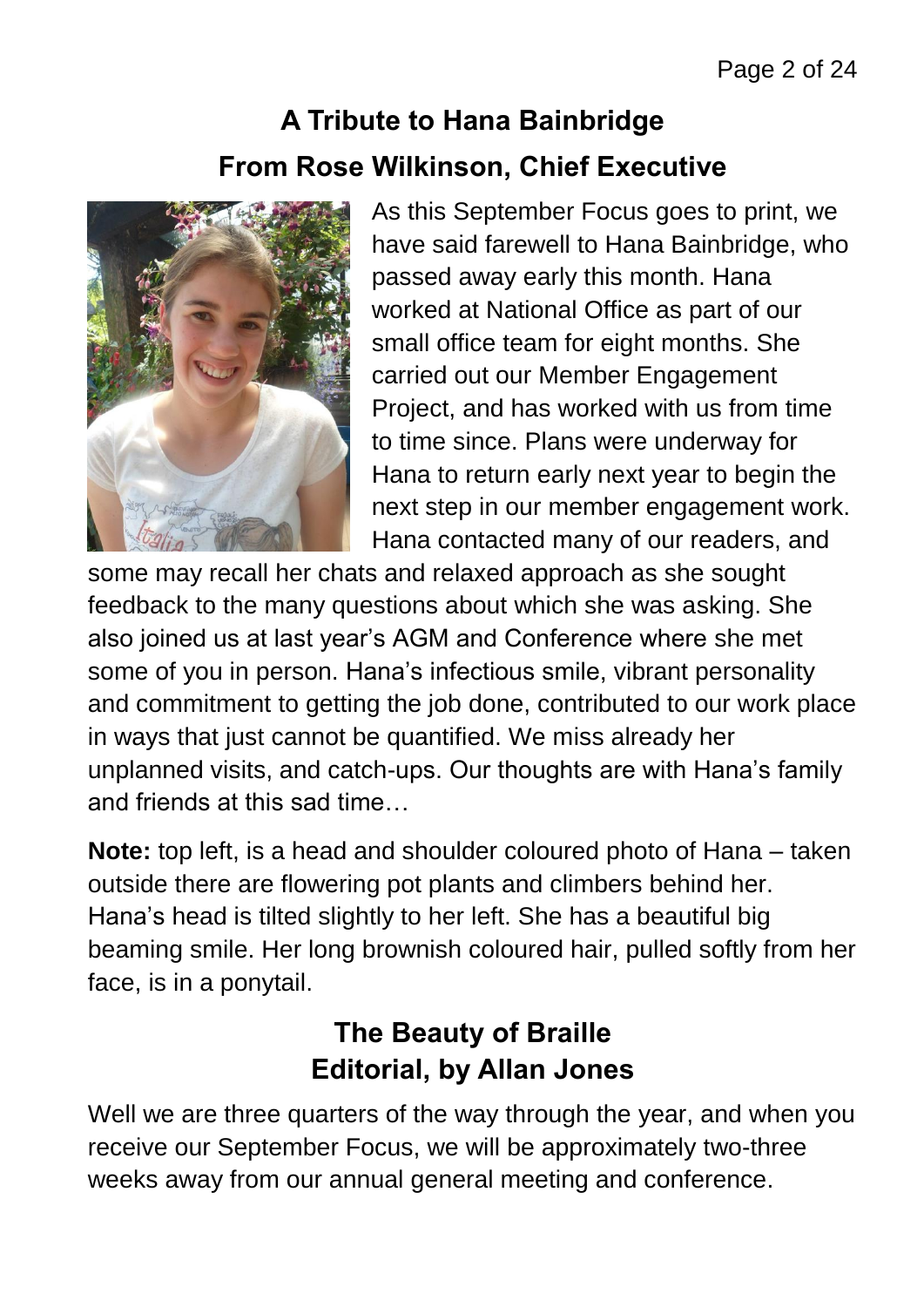With a proposed new Constitution that we will begin voting on around the same time, I suggest it will be an important conference for the future and well-being of Blind Citizens NZ. We will also be electing new board members.

Besides keeping up with Blind Foundation policies and government policies, the two major issues that concern us are public transport and the vexing issue of e-scooters. I am pleased to report that transport is a major disability issue and that that a rekindled and reinvigorated Disabled Persons Assembly are spear heading both these issues.

On receiving my braille of the last Focus, I was reminded how good it is to be able to read a technical document in braille. I am referring to the article Anne Hawker wrote regarding available benefits. The layout of this document in paragraphs and being able to absorb each statement, for me, gave more meaning. I also wanted to comment on some other aspects of braille. I should say that I usually write braille. For my own consumption, I write it in "old grade 2" braille. I raise these issues out of curiosity not out of criticism. The word "towards" I would still write " dots 2 3 5 followed by "w" the sign for "a r" then letters "d and s" I was interested to read "t followed by the sign for "o w" the sign for " a r" "d s" I am fairly sure at school we didn't break up syllables. Another example of this is the word "honesty" In a braille document I read "dot five and o for one followed by s t y. My last example was in the word 75<sup>th.</sup> In my braille Focus it was spelt numeral sign 75 followed by the letters t h. I would have used the sign for the dots 1 4 5 6.

Some readers will be aware of the e-mail discussion about improvements to the pocket braille calendar. Produced by the Blind Foundation, this is a very handy and much used tool. I will be very interested to see how the 2020 calendars turn out. One last comment before I leave the topic of braille.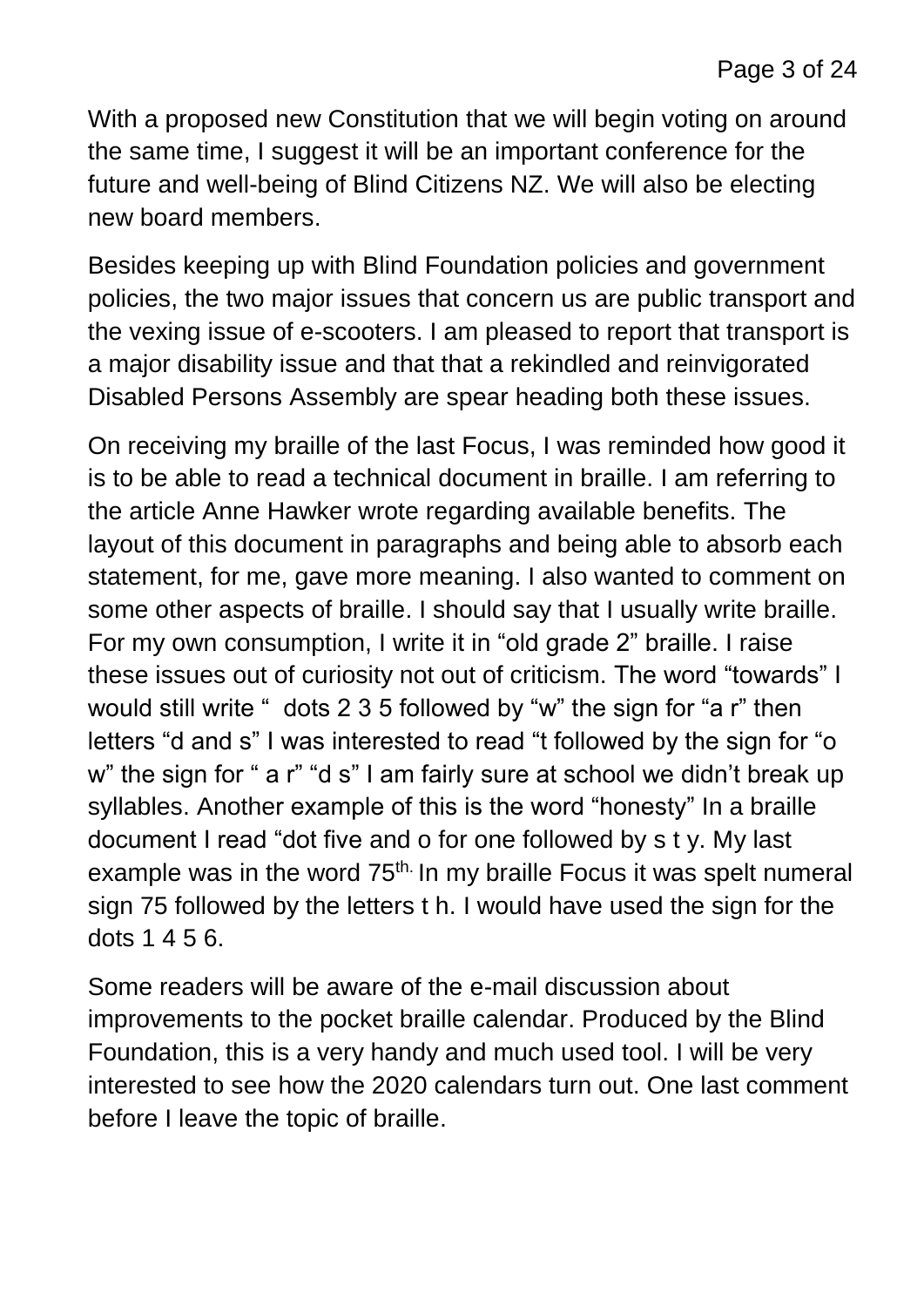The Census debacle has made me very aware that there may well be a considerable number of blind people who don't have access to a computer. Hence, although I am in favour of online voting, we must be aware that some blind people could be disenfranchised by such a move.

In this issue of Focus, I want to use four lines from three songs. The first is again an Eagles song "New kid in town" - I am taking some "poetic license" to welcome the Blind Foundation's new Chief Executive John Mulka with this song. However the lines quoted are very much aimed at us "Blind Citizens NZ members" - "Hopeless romantics here we go again", I would suggest that we have a "messiah" hope for new directors and board chairs that they're going to put everything right. The changeover for me that I remember the most was from Wally Christiansen to Geoff Gibbs. Geoff made some huge changes working with blind members to introduce computer technology. He also believed in blind people having self-determination for their future. I look forward to meeting John Mulka and leave this section of my editorial with what I think is the quote of the song that we could aim at all outgoing directors and board chairs "we'll never forget you till someone new comes along".

National President Jonathon talks about e-scooters in his editorial. Last week a blind person came very near to being knocked down outside the Blind Foundation office in Adelaide Road Wellington. He felt that the scooter was travelling about 25 mph. I intend writing a card with my photo on and asking e-scooter riders to watch out for me, and others who may not be aware of them approaching.

I am acutely aware that my diminished hearing makes this more of an issue. When talking about e-scooters, a blind friend came up with a line from Bob Dylan, "how many deaths will it take till too many people have died?" Wellington mayoral candidates can certainly expect to be grilled on this topic when they come to the session with members at the Blind Foundation on 19 September.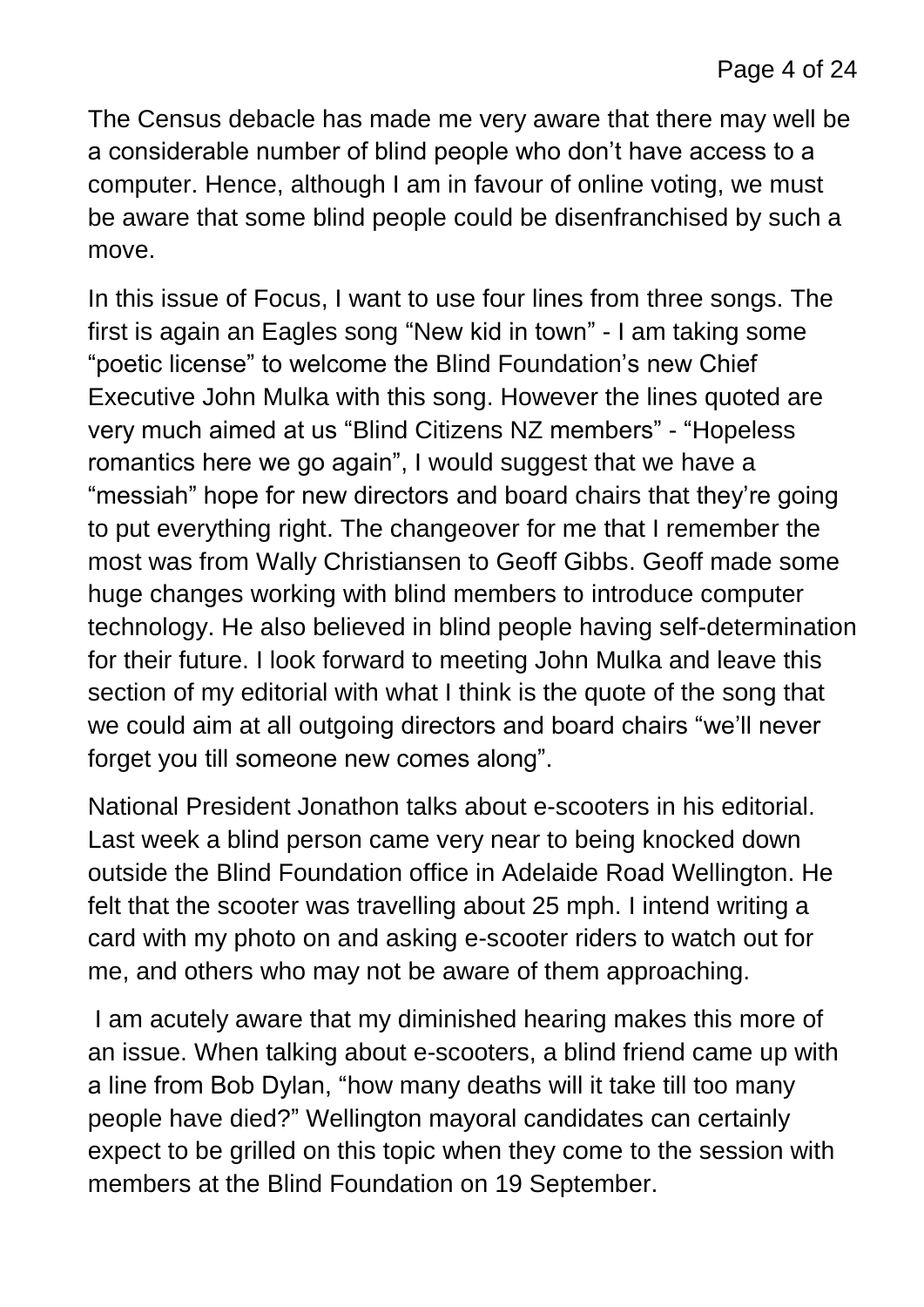Saturday 10 August saw both Auckland and Wellington branches hold their annual general meetings. Auckland made a day of it having a focus group in the morning. The leader of the focus group from the Chemists Guild put on lunch for attendees.

I am heartened by the appearance of new faces on the Auckland committee, and there are also several members still on the committee whom I am sure will mentor and guide their "up and coming leaders". Wellington saw the retirement of two long-serving members Ann Bain and Bev McCulloch. Ann has given many years' service to the branch serving as chair, secretary, and national counsellor. Bev brought enthusiasm and good leadership to the branch. Ann now lives in a retirement home and Bev has gone to live near one of her daughters and grandchildren in New Plymouth. Mara Kelland is the new chair of Auckland branch, while Ina Smart is Wellington's new chair. My musical quote for this issue is from one of the first Bob Dylan songs I heard in 1962 "the times they're changing, don't stand in the doorways don't block up the halls".

The month of August has also seen the international film festival. I took in two films - a documentary about China's "one child per family" policy, and a rather amusing film called "Britany runs a marathon". A considerable portion of the first film was in subtitles and the second film was a trifle confusing in parts. Two films I want to go to when they come on to general screening are the film about Hellen Kelley and the film called "Leonard and Marianne". Cowen fans will know that Marianne was the "love of Leonard's life" hence the song "So long Marianne".

Finally, I will leave you with two amusing experiences of synthetic speech.

Some of you may have noticed that if you bash e-scooters with your cane they will come to life with some sort of "utterance". I have never made out what it is; however, the scooters never understand the utterances that I "hurl" at them.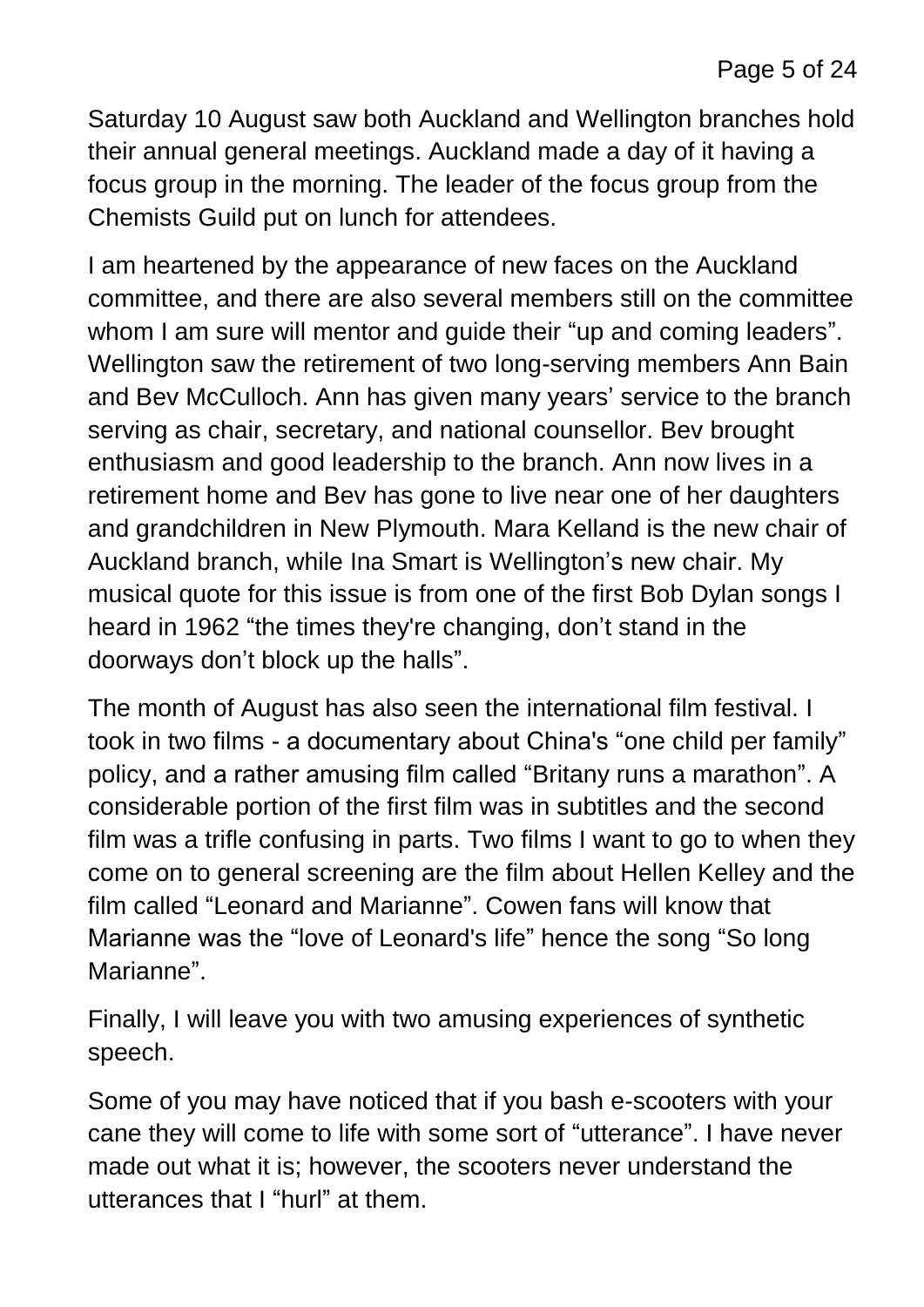Focus being a "family magazine", I won't elucidate further... The second amusing event happened this morning when I received a call and couldn't answer I asked Siri to tell me "who was the last caller". Siri asked me "who I wanted to call". After a number of tries, in frustration I said "oh god", only to be told "god is not in your address book". Siri offered to try and find the number but I told her not to bother; "c'est la vie"

### **Ambition**

### **From Jonathan Godfrey, National President**

"Well … let's start with … what is ambition?" This was the first line of an interview I gave last month. OK, I confess, that stopped me in my tracks. I'd volunteered to help this researcher tease out the notion of ambition; I hadn't planned on becoming a dictionary.

As I reflected on the interview afterwards, I couldn't help ponder the speed at which I reached for something solid to hold on to. No, not the desk or the concrete pillar in my office; it was Blind Citizens NZ's purpose statement, "Blind Citizens NZ exists to give voice to the aspirations and lived experiences of blind, deafblind and visionimpaired New Zealanders" and how that relates to me from the deepest inner core of my being out to what it is that the world sees of me. Don't worry, there won't be any deeply personal stuff coming out in this column!

I can personalise the purpose statement to read, "I give voice to my aspirations and my lived experiences as a blind New Zealander."

The lived experience part is the past; it matters. I am a product of my parents, biologically and practically.

They gave me opportunities and taught me many skills, some of which are only just becoming obvious. For example, Amy and I bought a lifestyle block.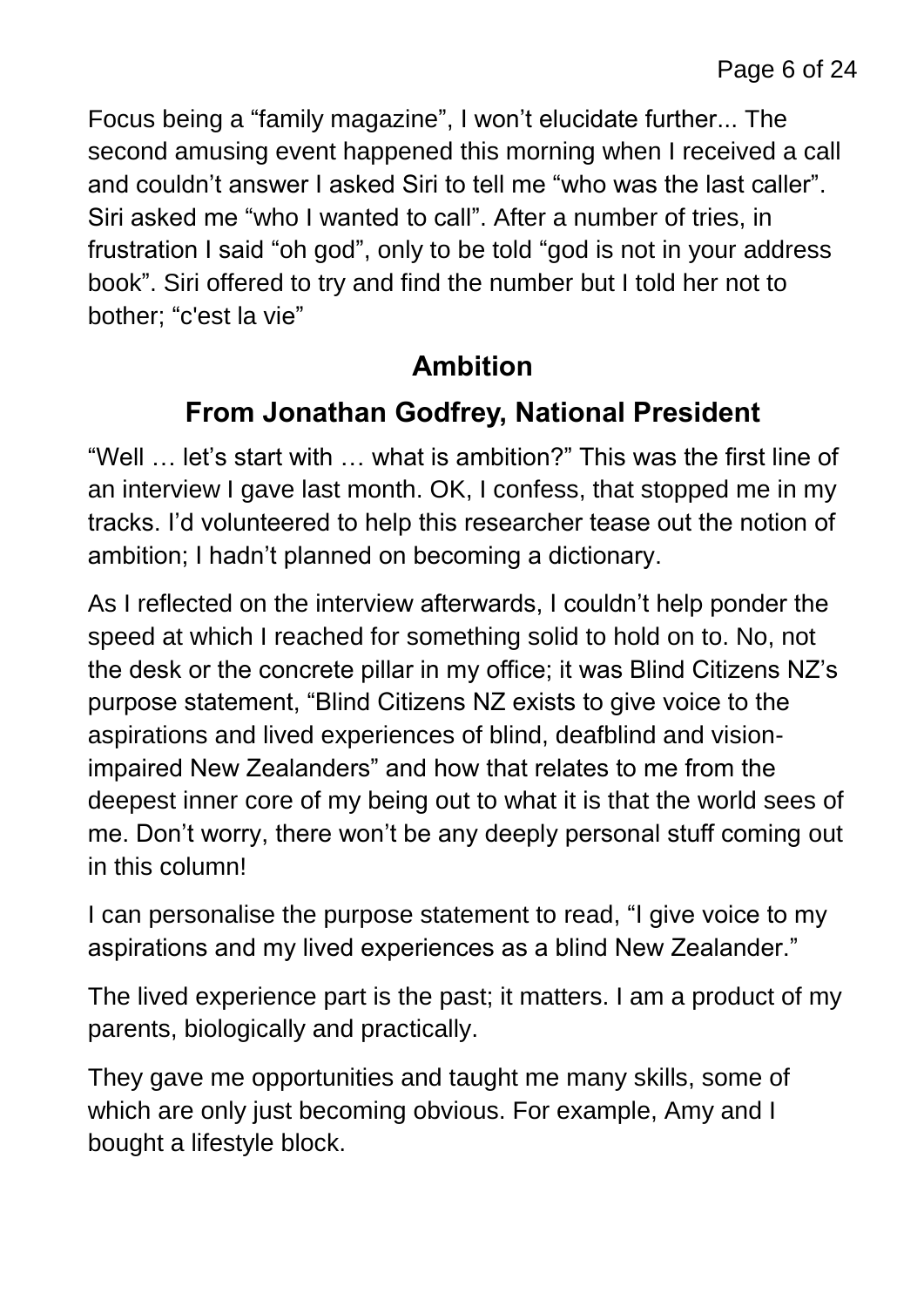The feral deer in the native bush reserve next door have been wandering through the next to non-existent boundary fence, and are eating the newly planted trees. I do like the idea of some venison sausages but putting up a fence is the solution I'll talk about.

Amy and I had been shopping and as someone who plans, I had already purchased some rolls of sheep mesh fencing when they were on special, because "we'll need it one day."

I knew that I knew how to work with it and all I needed was a line of fence posts, and someone else to hit the staples in while I held the wire. I didn't even remotely wonder if I remembered how to put the wire in place when the shop assistant was working out the bill; as an aside, this guy has learned not to ask if I know how to do something. Anyway, back to the fence.

A 110m roll of sheep mesh is moderately heavy; I can lift it from the ground onto a trailer, but I don't want to go walking anywhere with it. I put the heavy end in the wheelbarrow and went for a wander, Callum beside me offering advice, and Amy defending the car's paintwork. I now have to explain that the new fence-line is at the bottom of a fairly steep but walkable bank; destination is south-west, maybe thirty metres in a straight line, and six metres lower in altitude. So, we empty the wheelbarrow and line up the roll pointing dutifully towards the south-west. Theory is going well at this point, but wire rolls are heavy and to everyone's surprise they can take an amazing number of turns on uneven ground and with enough speed rising, they can get airborne. Thankfully, the council hasn't yet removed the gorse on their side of the missing fence and it's so thick that my imitation steam roller can't penetrate it.

Unrolling the wire is a family affair. This is a lesson learned from my own father. Callum's question, "Dad, why are we holding this end?" was answered with the obvious "would you like to lift this end instead?" followed by "now you guys just walk that end to the end and let me know when you get there."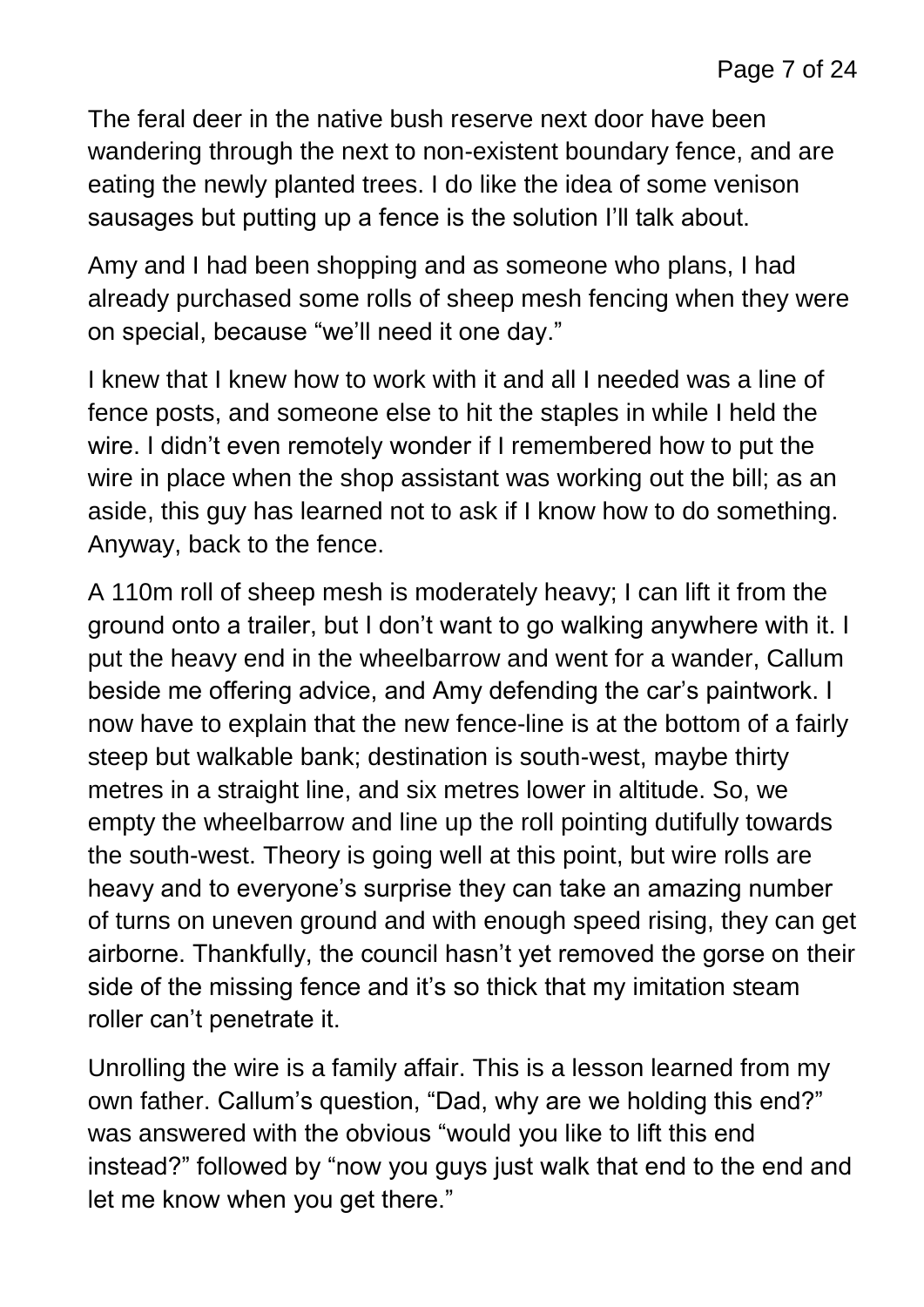It seems we were perhaps fifteen to twenty metres off target. To cut a long story short, we attach one end and roll out the wire while Amy gets the fun job, and with all the careful planning in the world, I can report that the fence line is either 109m long or that the manufacturer lied. The fence line is in place but will need a tidy up when the sun comes back out. Callum and Amy now see why I have confidence that the other fences needed to enclose my orchard are going to go up fast.

So, what's the point of the fence story? Well, my aspirations for a fenced orchard are achievable. Why? Because I'm prepared to try, and if I'm honest, I'm prepared to make mistakes occasionally. Amy and I have planted oranges, pears, figs, blueberries, blackberries, lemons, limes, cherries, nectarines, plums, peaches, a pomegranate, and a persimmon, not to forget the obligatory line of feijoas. My love of fruit trees comes from my upbringing, and just for the record, we still have another thirty fruit trees to plant. I have confidence that the fences will be erected because of my experience as a kid helping my dad put up fences, but actually aspirations and lived experience isn't enough. We can sit around at home and talk about aspirations or we can do something about it. This is where I think "ambition" comes in.

For me, ambition involves a belief and the willingness to act. Not just "I want", but "I will get". Ambition is the energy that feeds me as I make the necessary plans that turn dreams into realities. I can have aspirations for myself, my children, my students, and other blind people. I can have ambition for myself, but I can't inject ambition into anyone else. I can help create opportunities, but I only really have control over which opportunities I take up.

I guess that being a parent means I can encourage (force) my children to take up opportunities too, but practically everyone else is free to make up their own minds.

I've always wanted lots of land to plant lots of trees; a large section in town was adequate but not really meeting my aspirations.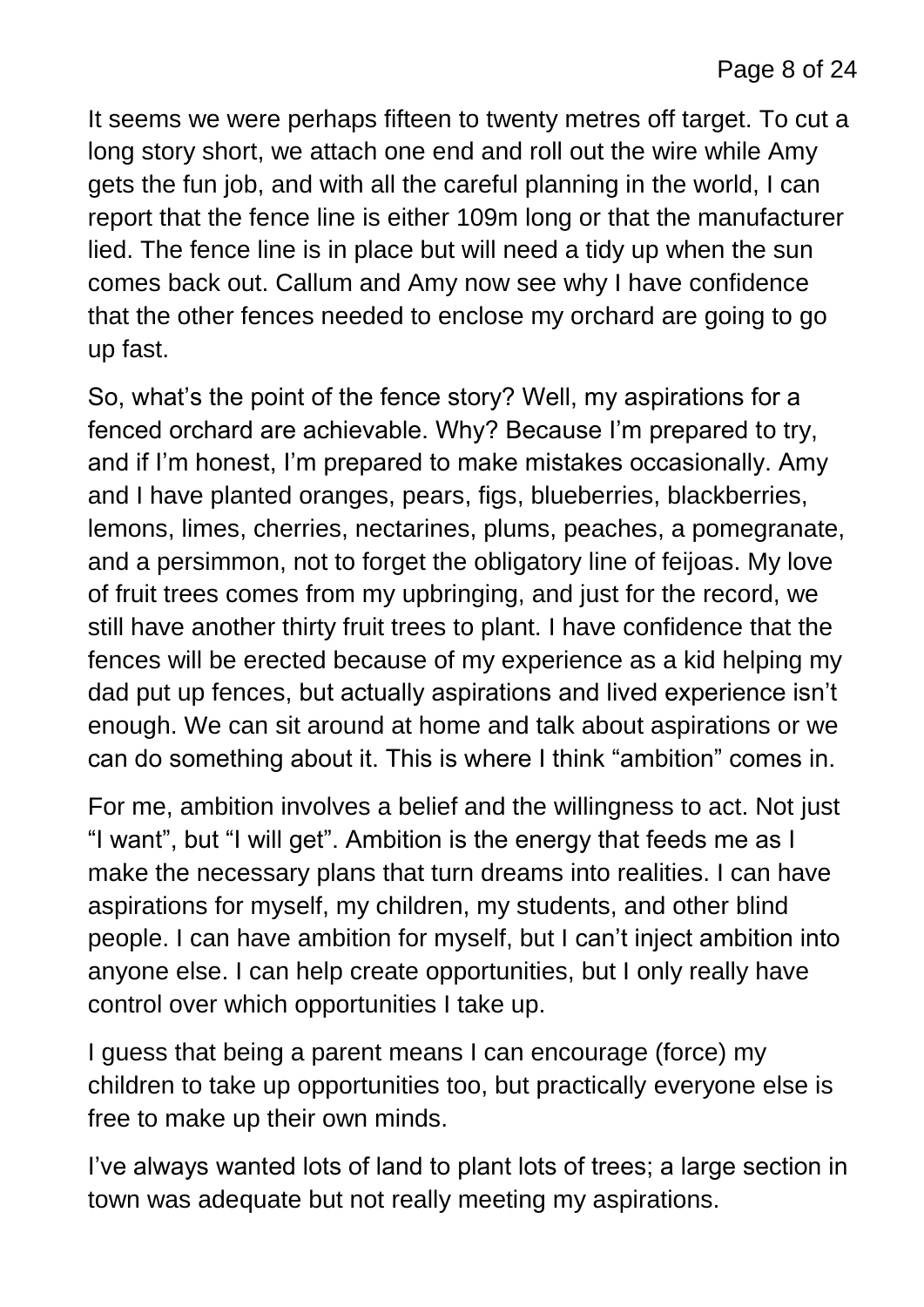My desire to find a suitable piece of dirt to put trees on has been complemented by Amy's aspirations to have enough space for many more donkeys. Ambition can therefore be affected by the people we share our lives with.

All too often however, many of us will find that there are roadblocks stopping our ambition doing its job. There will be some people whose lived experience has hampered their ambition and their aspirations.

There are people among us who face difficulties just getting from one end of the day to the other without depending on friends or family members; they are facing challenges in having what others take for granted as an ordinary life.

The 2018 General Social Survey results were released recently. There is clear evidence that disabled people spend more time with family members and much less time with friends than do nondisabled people. The proportion of people saying they do not have an adequate income to meet every-day needs is larger for disabled people (17.9%) than it is for nondisabled people (9.4%). The proportion of disabled people who say their health is fair or poor (48.6%) is considerably higher than the comparative proportion for nondisabled people (11.9%). The results in all reported measures of safety are consistently lower for disabled people versus nondisabled people. The final statistic of interest for me was that 23.0% of the disabled people sampled had experienced discrimination in the previous twelve months, while only 16.9% of nondisabled people in the sample had been discriminated against. I have to say that I find these discrimination rates quite alarming.

I'm not sure that this matches what New Zealanders think we are like as a nation. I wanted to know if this was something new or history repeating itself, so I went back to the results for the same questions from the 2016 General Social Survey and they were pretty similar to the current outcomes.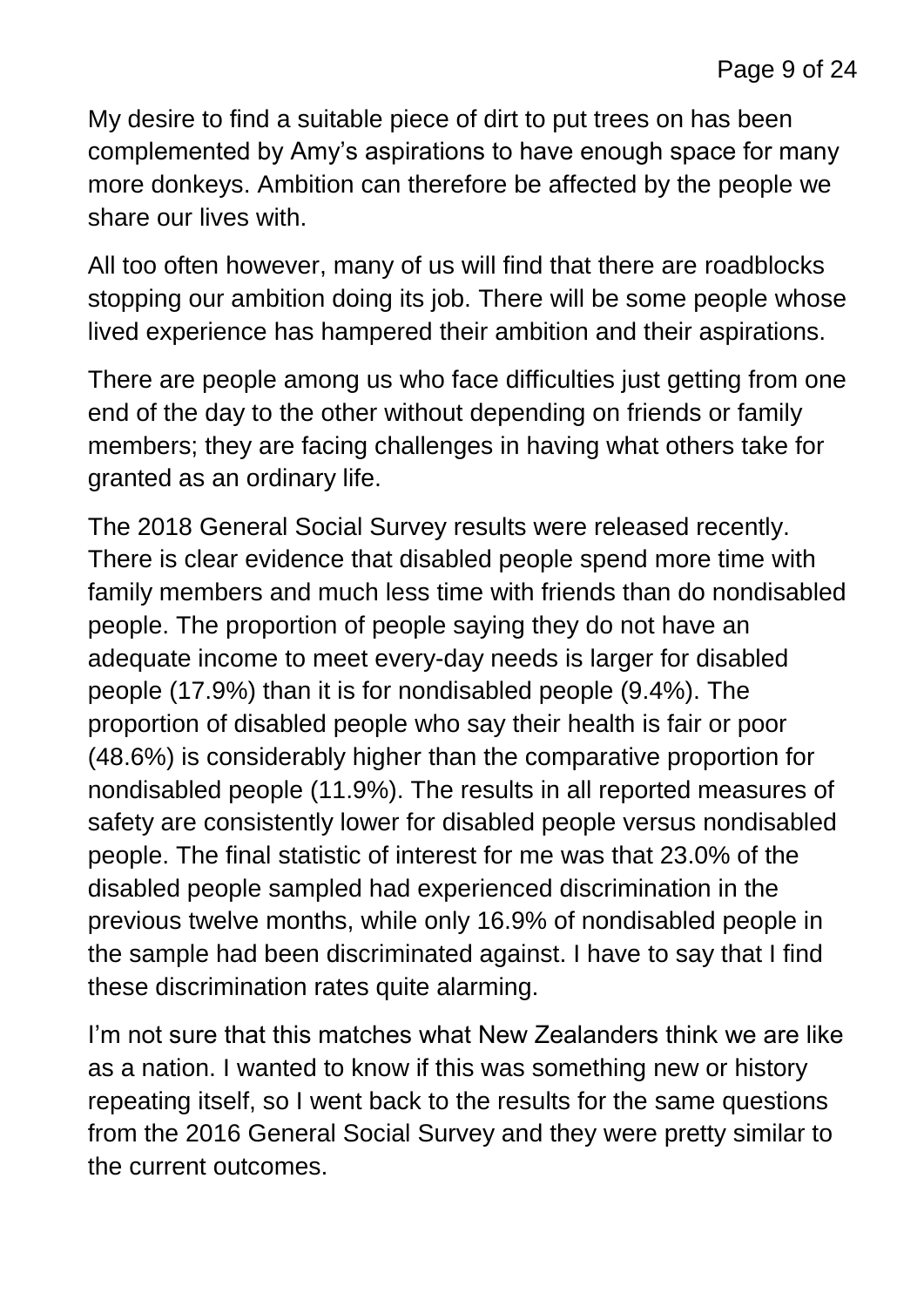The question for me is what can we do about all of these issues? The answer has a "who" component as well as a "what" component. I worry that too many people believe they aren't in a position to help make a difference, while others seem to think it is someone else's job. Some people don't like my use of the statement, "if you aren't part of the solution, you're part of the problem" but I stand by it. I think there are too many situations where the silence of the majority gets used as tacit approval of the status quo.

Those people didn't stand up and say they were part of the problem, and they didn't make the problem, but they weren't actually part of the solution either. In situations like this, I try to turn the situation around. This is what the United Nation's Committee overseeing the implementation of the UN Convention on the Rights of Persons with Disabilities did when it said that our government must state why it did not engage with disabled people on policies that affect disabled people. The Committee did not limit this to disability-specific issues so a topic like e-scooters on footpaths is something the government should have discussed with disabled people by way of our representative organisations. That means, they should have worked with the seven organisations that form the DPO Coalition. Will this become an issue of significance when New Zealand is next reviewed by the Committee? Well, I do hope so. The Government is receiving submissions about this and other matters affecting the safety of us all, no matter which part of the roading system (including the footpaths) we are primarily using.

Blind Citizens NZ uses the lived experience of our members and the aspirations you have to form a collective view of our aspirations as a community. We then make sure the right people hear what we have to say on your behalf. On the topic of e-scooters on footpaths, I've \*\* represented Blind Citizens NZ in \*\* delegations that have met with the Associate Minister of Transport, her officials, and officials on behalf of the Minister for Disability Issues.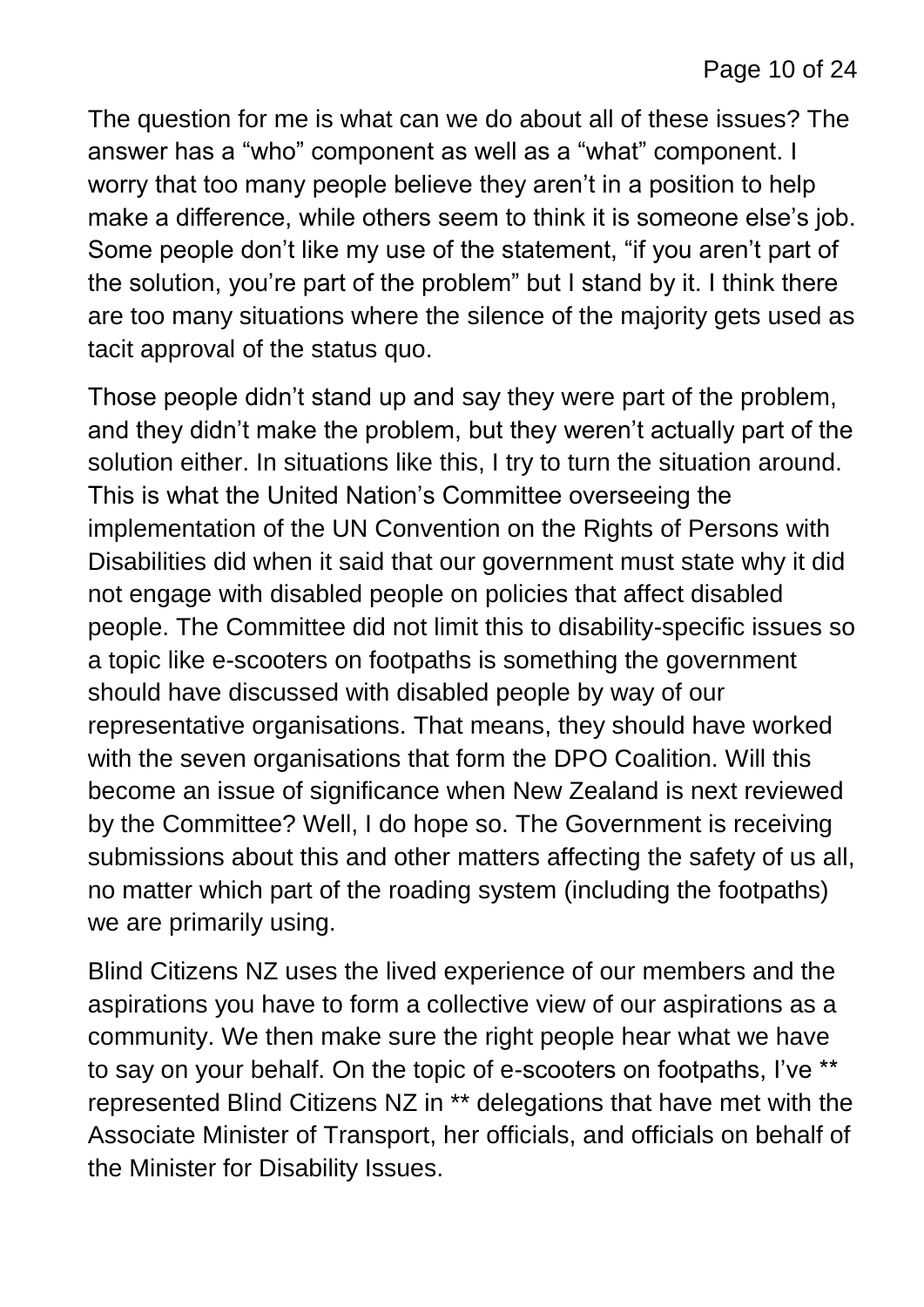These delegations have made it very clear that footpaths are for feet and that use of anything that could ever be called a vehicle either has no place on a footpath or must have their use strictly controlled. While we do not want to prevent progress such as e-scooters or unmanned delivery vehicles, we are clear that their existence cannot compromise the safety of people who use the footpath, as we have nowhere else to go.

I suggest to you all that you can play a role in getting us back to a situation where we all feel safe on our footpaths.

You can ring the companies whose e-scooters create a hazard when they get left on the footpath. You can call your local council who let these companies operate in your city, and if you're into social media, you can share and like the Face Book posts that many others in the community are making that complain about e-scooters. You can do all of those things from the comfort of your own home. If you are wanting to take your experience out and about though, you'll need to look out for opportunities to tell your local councils about your experiences at public meetings. Remember, every local authority has a time on its formal meeting agendas for public comment. You are a member of the public, so why not get out there and make a comment; you could do it on your own or invite your friends and do it as a group.

So why don't people speak up? I often hear others say it is a lack of confidence, and you won't hear me arguing, but confidence is contagious. You can even catch it off yourself. Doing something that is well within your comfort zone is a great place to start, … then push that personal boundary just a little. It's yours to play with. It doesn't matter if we're talking about making a public announcement or deciding to go off into the unknown (somewhere not on your beaten tracks), it takes confidence to try something but just like the first time you did some things you now think of as simple, confidence is always involved at some point. Ask yourself who or what has given you confidence; then ask yourself what affects your confidence today.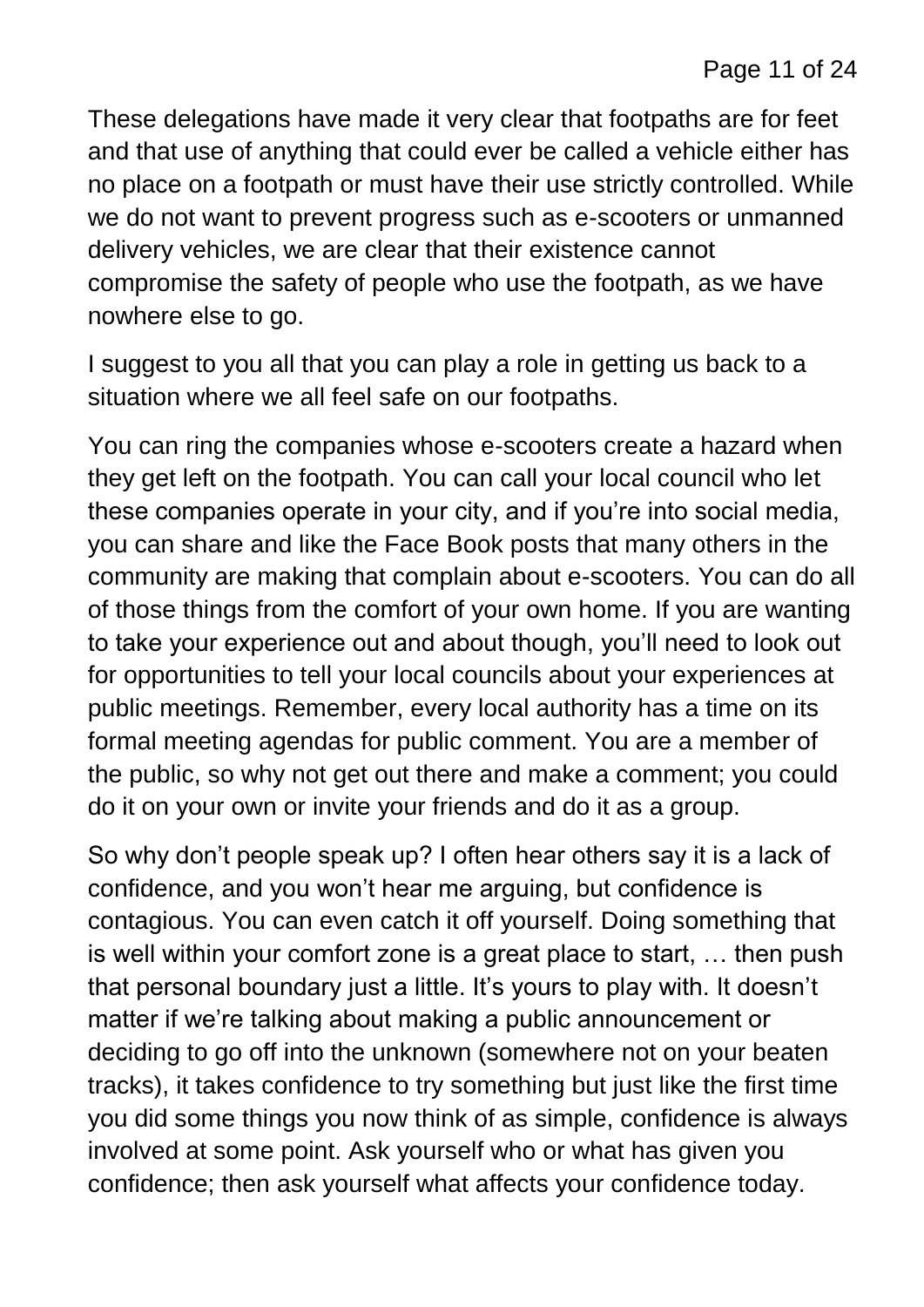If it's a lack of skill or knowledge, then you can ask for help or do some research. I'd be surprised if something you want to do hasn't already been done by someone like you before, so find that person and ask them questions.

The adage "when there is a will, there is a way" speaks volumes to me. Yes, I have plenty of confidence, but there are situations where I am extremely nervous; fortunately, for me, the "go get 'em" attitude wins most of the time.

I do believe that ambition conquers any lack of confidence. If you want something, you'll probably have to work for it. Rest assured that Blind Citizens NZ is working hard to eliminate the road blocks in our lives that can hamper aspirations and ambitions, but our work alone won't lead to all of your personal aspirations being met. That will take some ambition and then some action on your part.

PS While skydiving really is not my thing, and I'm not about to suggest you do it, anyone who gets their thrills this way will get a thumbs up from me.

PPS By the time we get to Conference, Amy may well have acquired another donkey. You can ask me in the first weekend of October.

# **Programme Highlights 2019 Annual General Meeting and Conference Getting on with it – A New Horizon**

As this issue of Focus reaches readers, Blind Citizens NZ's 2019 AGM and Conference will be almost two weeks away. While the notified timeframe for registrations will have closed, we will be doing all we can to accommodate receipt of late registrations.

The dates you need to know are **Friday 4 to Sunday 6 October**. We will be at the Naumi Hotel in Mangere, Auckland.

We have the usual business (AGM) items on Friday and Sunday.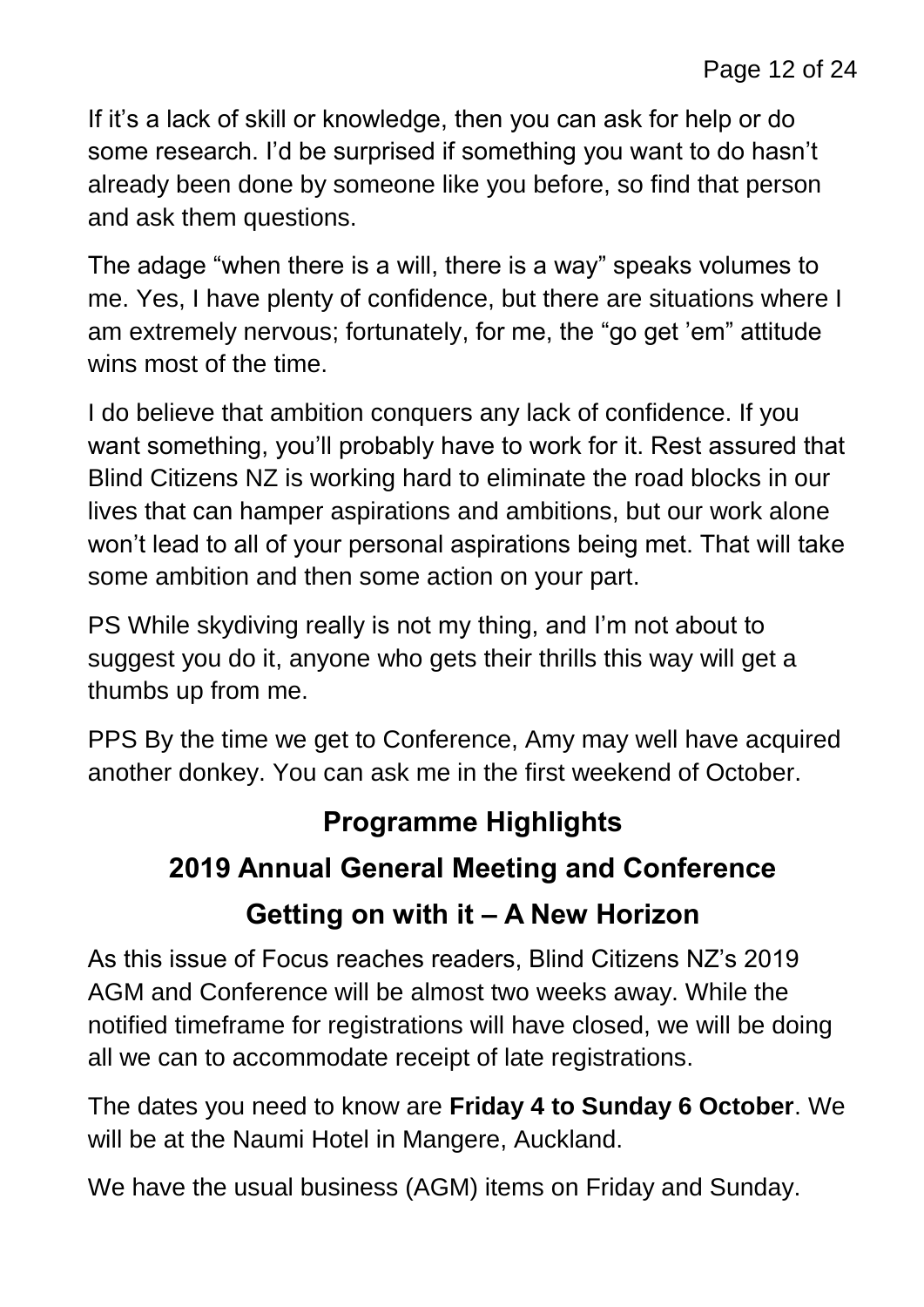Amongst business items will be the formal announcement of the outcome of the election of four-members-at-large, discussion and decisions on Remits and sundry topics will happen. A summary of Blind Citizens NZ's work over the past 12 months, and preparation for next year's 75 year celebrations will be highlighted including that Clive Lansink will talk about plans to put together a presentation of recordings of notable events relevant to Blind Citizens NZ history, going back to the 1950s. Then, guest presenters on Saturday 5 October, referred to as our Open Day, include:

- Robert Martin New Zealand's first ever representative on the United Nations Committee on the Rights of Persons with Disabilities:
- **Hon Carmel Sepuloni Minister for Disability Issues;**
- **John Mulka, Chief Executive Blind Foundation:**
- **Brian Coffey, Director Office for Disability Issues;**
- **Pic Picot from Nelson (renowned for his business enterprise Pic's** Peanut Butter);
- **Jonathan Mosen Chief Executive Workbridge;**
- Hannah Pascoe, sports enthusiast / para-athlete.

For late registrations, please contact our National Office direct or you can locate the registration form on our website. As always, there are options to suit individual needs. For anyone unable to attend in person, we will be streaming over the three days. Details will be publicised via our website, TIS, and other information-sharing options closer to 4 October.

# **Audio Description - Able's Trustee Vacancy and Survey From Rose Wilkinson, Chief Executive**

Blind Citizens NZ is the catalyst for introducing audio description into New Zealand, and our efforts continue to influence change. Audio description in New Zealand came about following years of advocacy from the 1980s to the present. In 2011,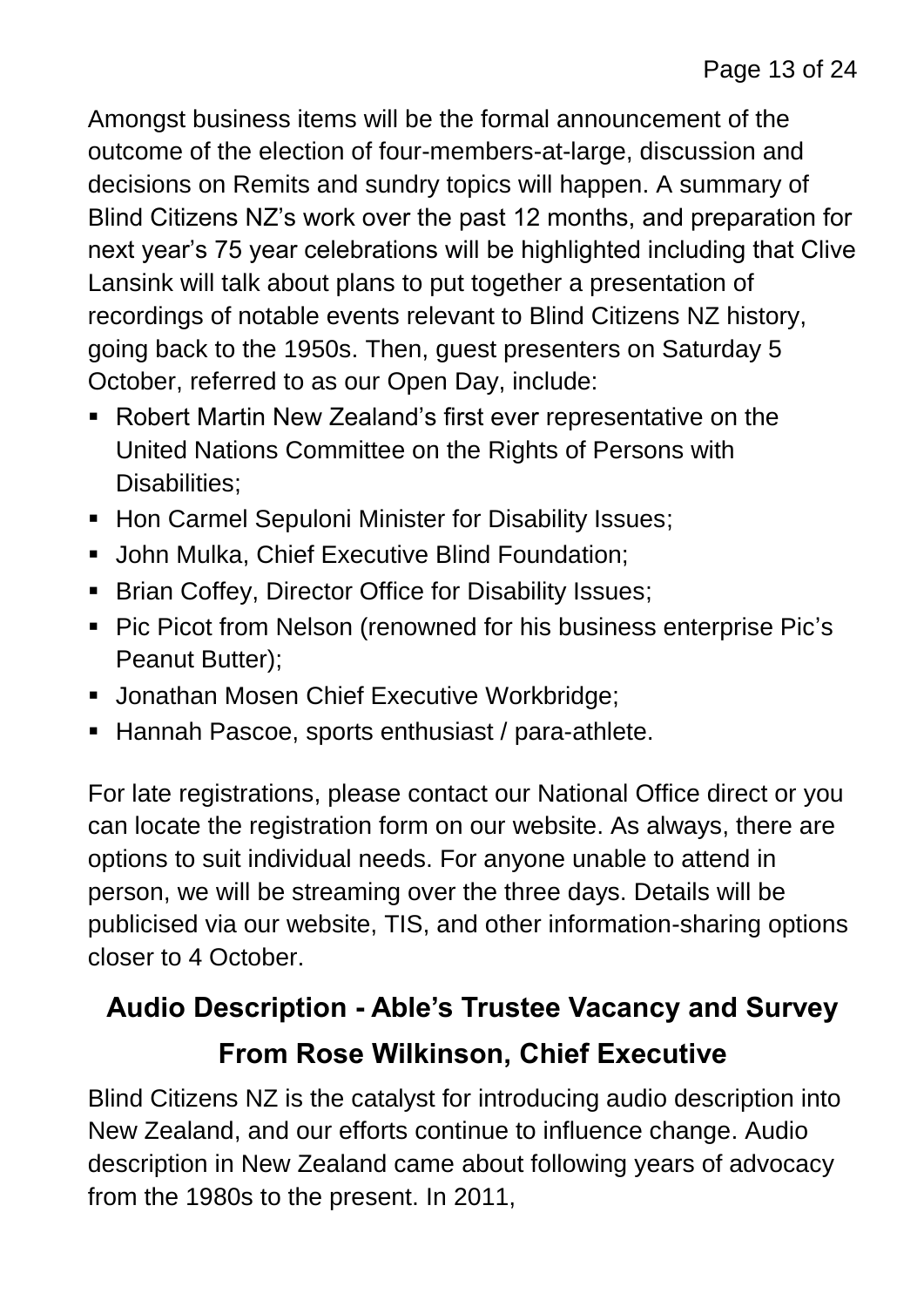Blind Citizens NZ hosted a two-day workshop in Wellington. This workshop profiled the numerous benefits of audio description as you might imagine such as for live theatre, opera, museums, art galleries, cinema, and television. Our advocacy continues and on this occasion, our focus is on audio described television programme content.

The following information, provided on behalf of Able, New Zealand's primary producer of both audio description and captioning tells you about Able's trustee vacancy, and a survey opportunity.

### **Able's Trustee Vacancy**

Are you interested in helping shape the future of audio description and captioning in New Zealand? The Media Access Charitable Trust, as part of its board rotation policy, is seeking to appoint a new trustee who will represent the perspective of the blind and vision-impaired community. The Media Access Charitable Trust provides strategic oversight of the not-for-profit organisation, Able, which produces captioning and audio description for New Zealand free-to-air television broadcasters.

Audio description is an alternative audio track that helps blind and vision-impaired people obtain more enjoyment from television. Captions are similar to foreign film subtitles and enable the Deaf and hard of hearing communities to access television.

The trust board comprises five trustees, including two sector representatives. One offers the perspective of the blind and visionimpaired community and the other offers the perspective of the Deaf and hard of hearing sector. Our trustees have a collegial approach and are very supportive of the chief executive and employees of Able.

The trustee positions are voluntary, but travel and meeting expenses are reimbursed. The Media Access Charitable Trust board meets quarterly in Auckland. Please register your interest by emailing your CV and covering letter to [board@able.co.nz.](mailto:board@able.co.nz)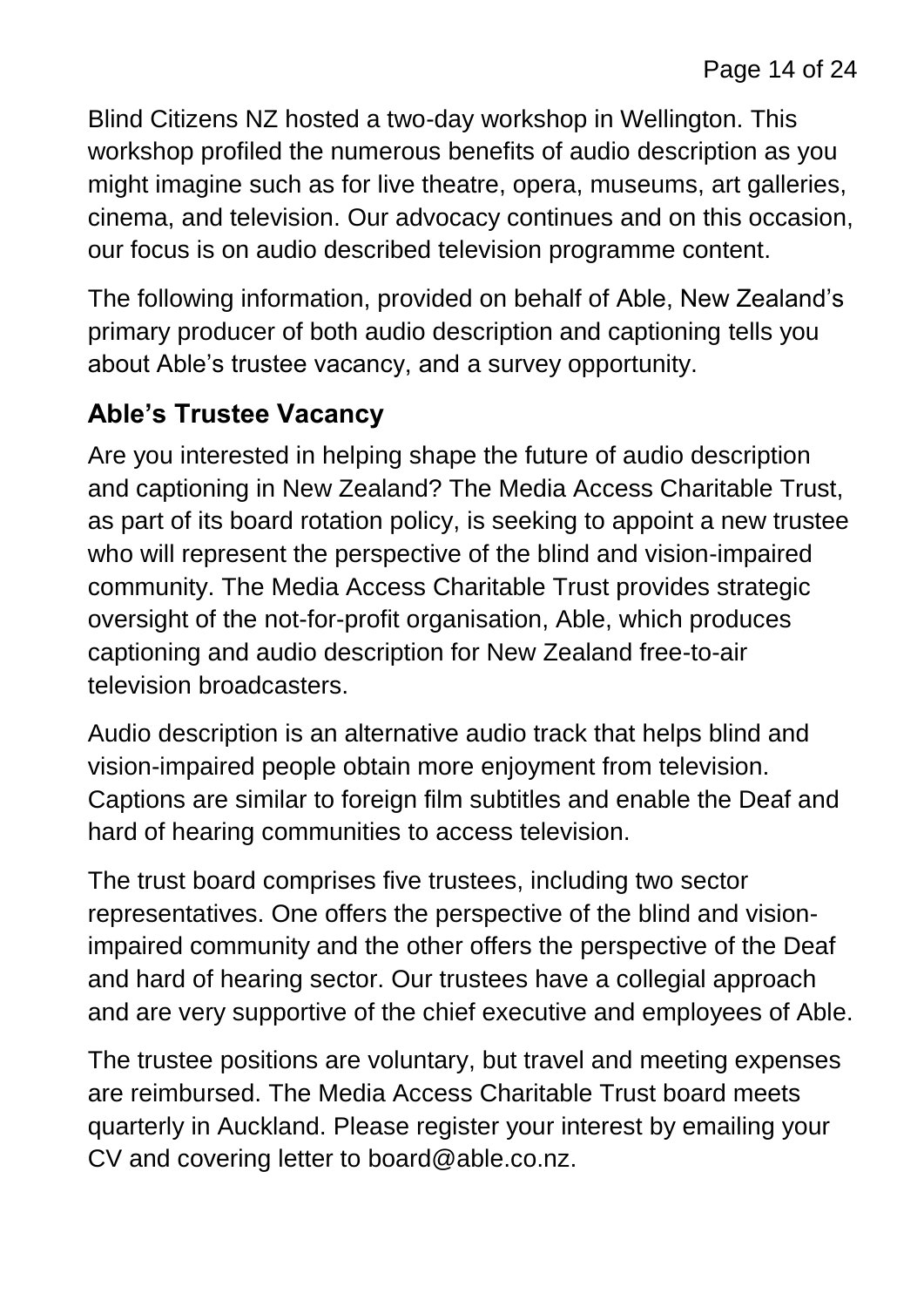Applicants can include a letter of support from an organisation serving the blind and vision-impaired community. **Applications for this position will close at 4pm, Friday 18 October 2019**.

**Note to potential applicants of this trustee vacancy:** Blind Citizens NZ has established a procedure for candidates seeking a letter of support for this trustee vacancy. Candidates seeking support from Blind Citizens NZ should submit their application for the attention of Rose Wilkinson, Chief Executive by post to PO Box 7144, Newtown, Wellington, or by email to her at [letter-of-support@groups.io](mailto:letter-of-support@groups.io) Candidates should ensure their application reaches the Chief Executive by 4pm, Monday 7 October. A sub-committee comprising two board members and the Chief Executive will consider applications and make a decision by 4pm Friday 11 October, which applicants it believes are worthy of support.

### **Survey recruitment - would you like to take part in some important research about TV?**

Able, the company that runs TV's audio description and captioning services is conducting research among blind, deafblind, and visionimpaired New Zealanders. You do not need to use the service to take part, as they would love to hear all views on audio description in New Zealand.

This will help the company understand what matters to you and how to shape the service for the future.

The survey will start mid to end September 2019. If you would like to take part, please phone Able on 09 950 5172 with your name and telephone number. Able will pass your details on to the research company so they can interview you. If you prefer to use an 0800 number please contact Blind Citizens NZ's national office on 0800 222 694 with your details.

These will, on your behalf, be passed along to Able. After participating in the survey, your name will go in to the draw for a \$100 Prezzy Card.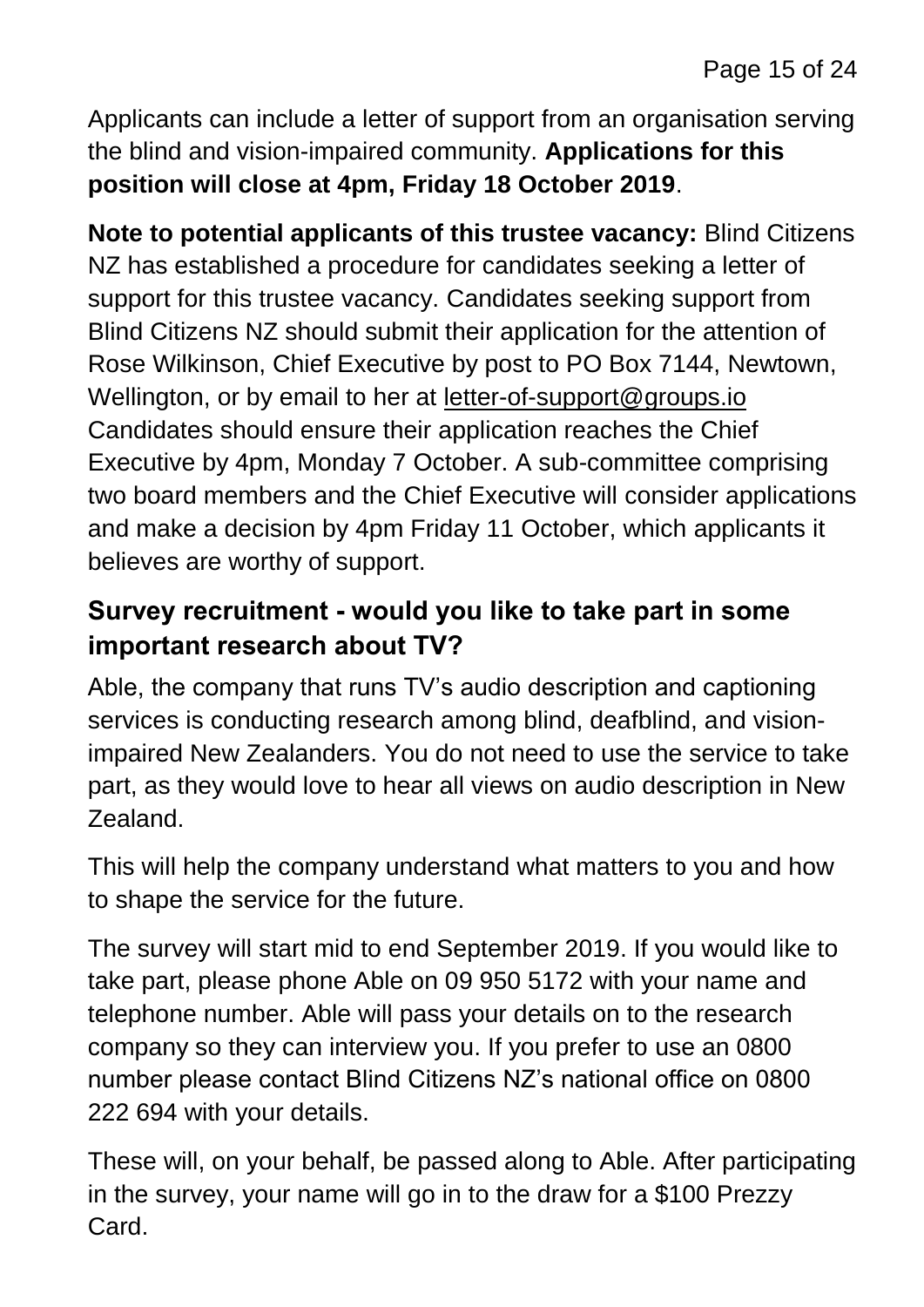### **Changes to 018 Directory Service**

During August, regular and infrequent users of the 018 Directory Service will have become aware as they contacted the service, of changes that would take effect on 1 September. As callers contacted 018 during August, they would hear a message each time they phoned, up to three times, informing them of changes to the service.

A five-month trial of reduced hours of the 018 service (7am-9pm), commenced on 1 September, and ends 31 January 2020.

In our work with the Ministry of Business Employment and Innovation (MBIE), and Yellow, Blind Citizens NZ has we believe, positively influenced the approach "Yellow", the provider of the 018 service, is taking. More recently, the Office for Disability Issues was involved in discussions lending its support to the outcome. Blind Citizens NZ's advocacy has influenced, not only the introduction of a trial period, but ensured a later start-time for the new service times. This ensured users of the service referred to as 'protected callers' would be informed ahead of changes happening. Additionally, that the trial would run for five months including over the Christmas and New Year period. Protected callers are those people who have a physical or print disability (e.g. people from the blind and deafblind community) who experience challenges using the print directory.

Reasons behind the reduction in hours are due to a decline in use of the service, and the high cost associated with this. Spark and Yellow the provider of the 018 service, have obtained ministerial approval to reduce the operating hours and conduct the trial. Yellow has analysed protected caller statistics for the 12-month period 1 May 2018 to 30 April 2019. This revealed the total number of directory assistance calls made by protected callers between the hours of 9pm and 7am were 428. During the same timeframe, for 130 days there were no directory assistance calls made during the hours of 9pm to 7am.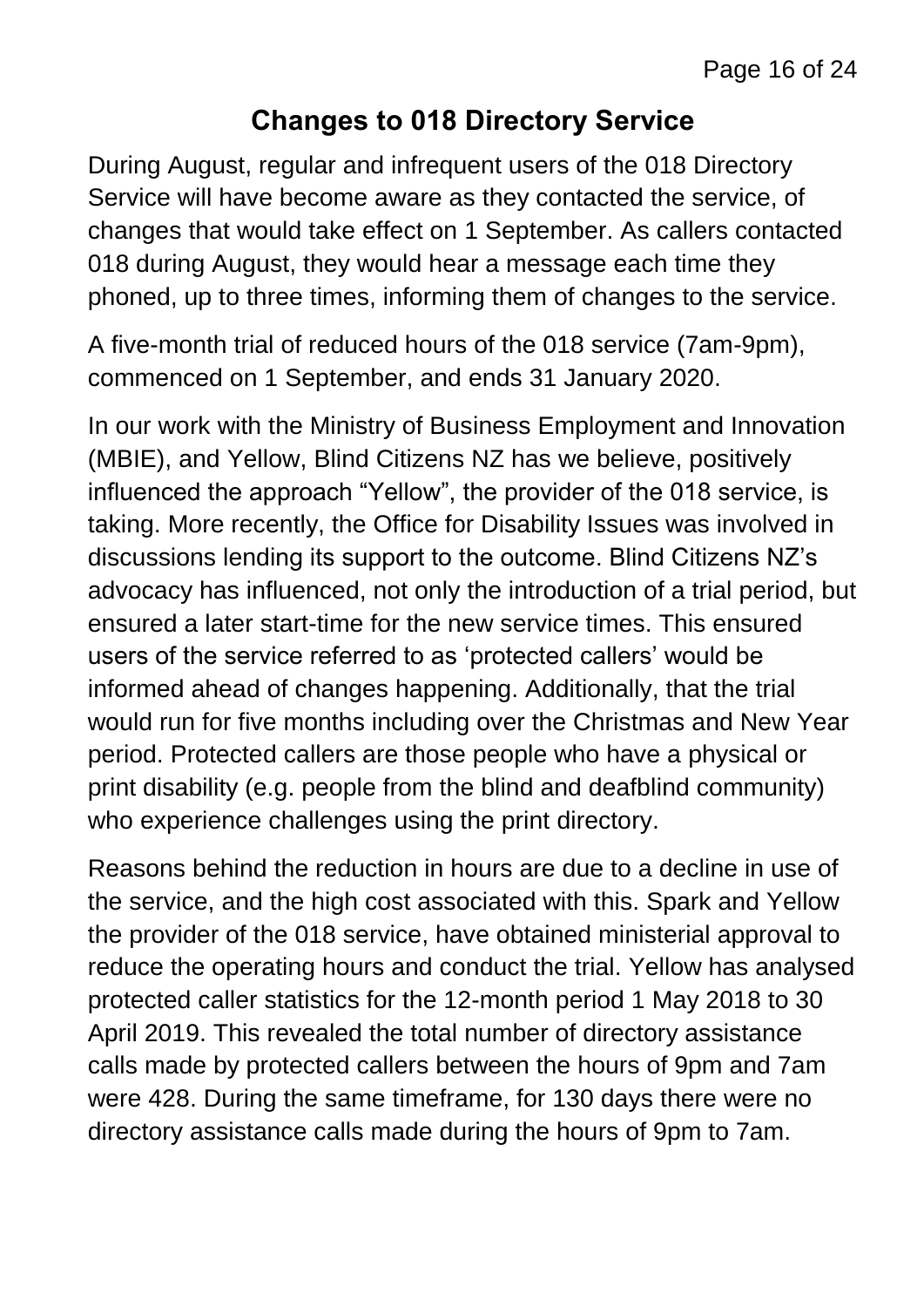Key points to note for now are:

- The trial will run for 5 months from 1 September 2019 31 January 2020. Trial hours will be 7am-9pm Monday to Sunday including public holidays.
- After hours i.e. 9pm to 7am, there is a callback option for protected callers. This is in the form of an option for the customer to leave a message to be called back the following morning. Customers are asked to leave a message with their name, number and time to call back.
- Before final decisions are made Yellow will carry out a survey in December/January with the protected caller group.

# **Preparing for the Blind Foundation's new Strategic Plan Blind Citizens NZ asks for your thoughts**

The Board of Blind Citizens NZ during its August meeting, considered ways to gather feedback from members nice and early, that will inform its direction and thinking in preparation for input to the Blind Foundation's next Strategic Plan. One approach the Board is taking is to utilise the organisation's "The RNZFB at a Glance" document, as a guide for members to provide feedback. Adopted by Blind Citizens NZ's 2010 Annual General Meeting and Conference, the RNZFB at a Glance document briefly lists the most important statements that captured at the time, the essence of what members agreed it expected from the Foundation. Even though this publication has been in existence for several years, the Board believes the majority of topics remain relevant. These include for example, the RNZFB's:

- qovernance and culture:
- **F** relationship with members and consumer organisations;
- array of services such as rehabilitation and support, communications, library and information, and equipment;
- **fundraising and funding.**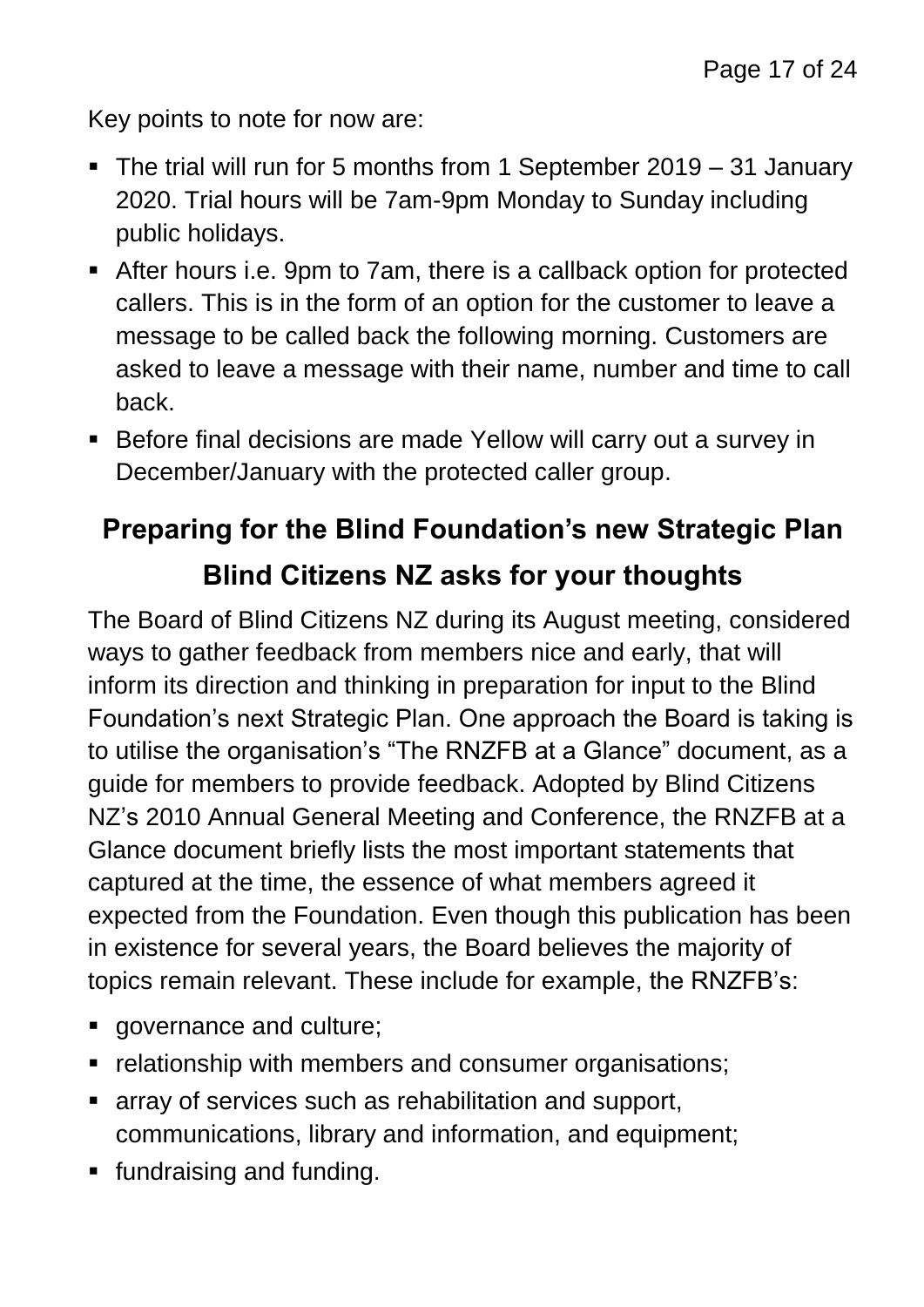"The RNZFB at a Glance", is available from National Office upon request. It is also available on our National Feedback Line Bulletin, menu option 5-1-4-9, and our website by taking this link: <https://abcnz.org.nz/issues/blindness-services/the-rnzfb-at-a-glance-2/>

Having your feedback by 4pm, Friday 8 November will enable the Board to consider this when it meets later that month. Your feedback will quide the Board with updates to this document also. Please send your feedback for the attention of the Chief Executive Rose Wilkinson, either by email to: [admin@abcnz.org.nz,](mailto:admin@abcnz.org.nz) or post to PO Box 7144, Newtown, Wellington.

# **Update - Blind Citizens NZ 2019 Election Rose Wilkinson, Returning Officer**

Positions for election this year are National President and four Members-at-Large. When nominations closed at 4pm, Thursday 15 August, there was one nomination for National President, and five nominations for the four Member-at-Large positions. Congratulations to Jonathan Godfrey, who is elected unopposed as National President. For the four member at large positions, the candidates in alphabetical order by surname are Martine Abel-Williamson, David Allen, Wendy Chiang, Christine Fern and Shaun Johnson.

Ordinary Members recorded as financial on the National Office database at 4pm, 15 August are eligible to vote. The distribution of ballot material i.e. information about each of the five candidates, how to cast your vote have been distributed. All voting options close at 4pm, Tuesday 24 September, i.e., mail and TIS. If you are casting your vote by paper ballot or braille voting-cards, by posting these as soon as possible means you will be ensuring these arrive in plenty of time and before voting closes.

Of note, is the Board is required to conduct an extra-ordinary election to fill the vacancy created in February 2019, when Vaughan Dodd needed to resign his Member-at-Large position.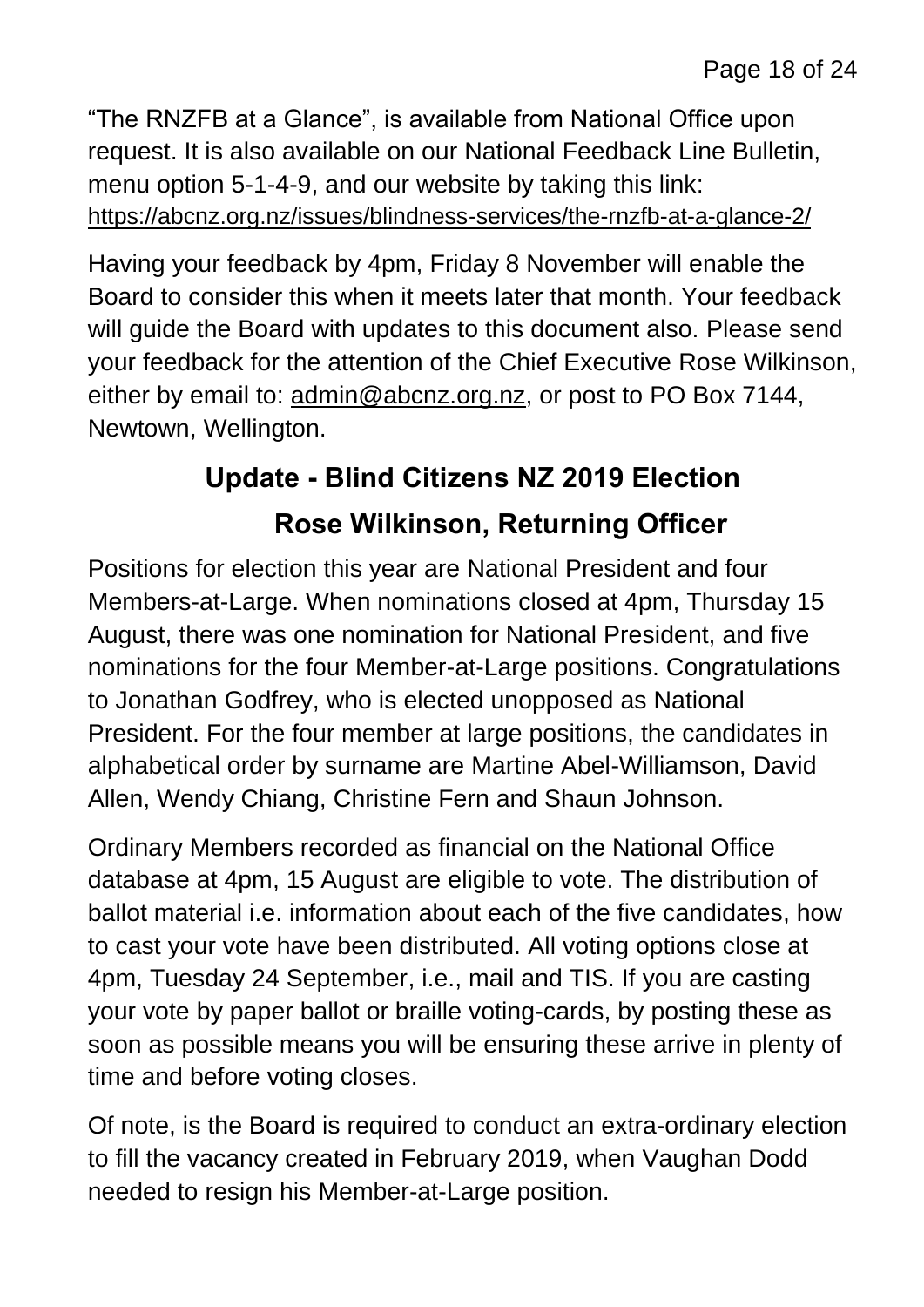Rule 10.7 (c), gives the Board the authority to determine an extraordinary election process. It must then notify this in either Focus (national publication), or to financial Ordinary Members individually. The Board has sought legal advice and its decision is to conduct the extra-ordinary election to fill that vacancy in conjunction with this scheduled 2019 election. This means the lowest polling candidate in this election will fill the vacancy created in February 2019. The person elected to this position will complete Vaughan Dodd's term of office, which concludes at the end of the 2020 Annual General Meeting and Conference.

### **Blind Citizens NZ - Representative to Workbridge Council**

### **Expressions of interest are called for**

Workbridge is one of several national organisations on which Blind Citizens NZ holds a representative position. Additionally, employment is one of six key issues the Independent Monitoring Mechanism (IMM), has identified that must be progressed on behalf of disabled people in New Zealand. As well as the Disabled People's (DPO) Coalition of which Blind Citizens NZ is a member organisation, the IMM comprises the Human Rights Commission and the Office of the Ombudsman. Workbridge exists to support job seekers who are disabled and / or have a health condition, as well as employers and workplaces across the country. There is potential for links to be forged between this representative position, and other employment related work in which Blind Citizens NZ is involved.

The Board of Blind Citizens NZ is calling for **expressions of interest from financial Ordinary (voting) Members of Blind Citizens NZ**. Members interested in this representative position should request the position description, which outlines requirements, attributes, etc., as we provide an overview only here in Focus. You may be suited to this role if your extensive skills and expertise include knowledge and understanding of the following:

• the disability community in general;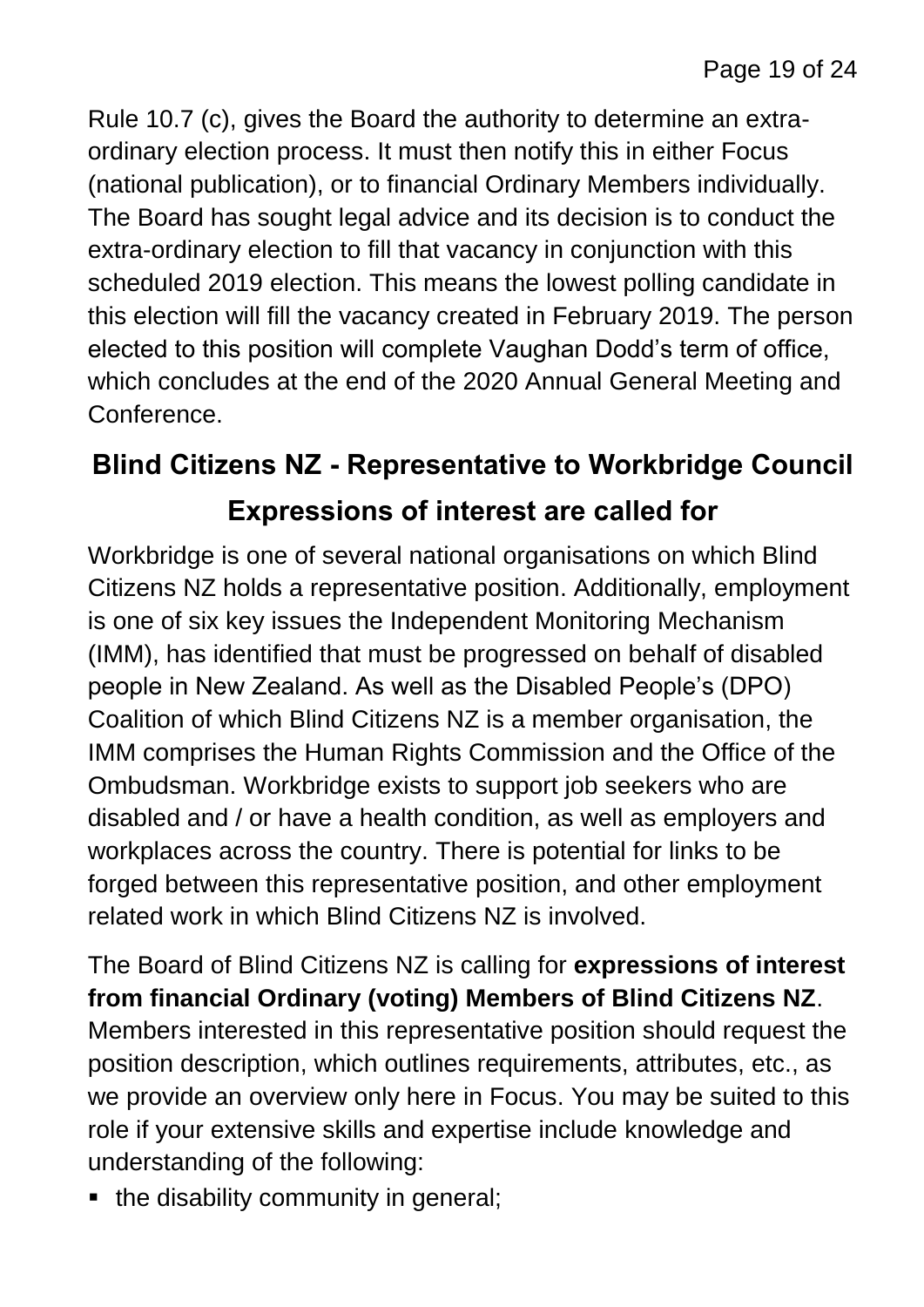- barriers to employment and the challenges experienced by blind and vision impaired job-seekers, and those in employment;
- vocational services and funding opportunities available for disabled job seekers and those in employment; and
- the UN Convention on the Rights of Persons with Disabilities.

#### **Expressions of interest close at 4pm, Tuesday 1 October 2019.**

Please talk about the skills, knowledge and expertise you would bring to the position as per the job description. Send expressions of interest for the attention of the Chief Executive Rose Wilkinson – either by post to PO Box 7144, Newtown, Wellington, or email to [rwilkinson@abcnz.org.nz](mailto:rwilkinson@abcnz.org.nz)

### **Blind Citizens NZ's 75th Anniversary in 2020**

The Board continues to progress plans for 2020, when Blind Citizens NZ will celebrate 75 years of existence. As previously advised, the preferred weekend is 9-11 October i.e. this aligns closest to 8 October, when the organisation was formally established. The Board continues to seek your input about:

- $\blacksquare$  International guests  $-$  suggestions welcome;
- Speakers, presenters and their topic(s) are there people you believe should be included in the programme?
- Topics are there specific events and happenings of the past 25 years in particular, that come to mind?
- Do you have suggestions the 75-year celebration theme can take?

The Board continues to seek ideas for Blind Citizens NZ's 75-year celebrations. It is important for the Board to hear from members, branches and networks – all feedback will inform its next opportunity for decision-making, which will be in November. Please send suggestions for the attention of the Chief Executive. To be certain these arrive in sufficient time for inclusion in meeting papers, they should arrive at National Office by 9am, Friday 8 November.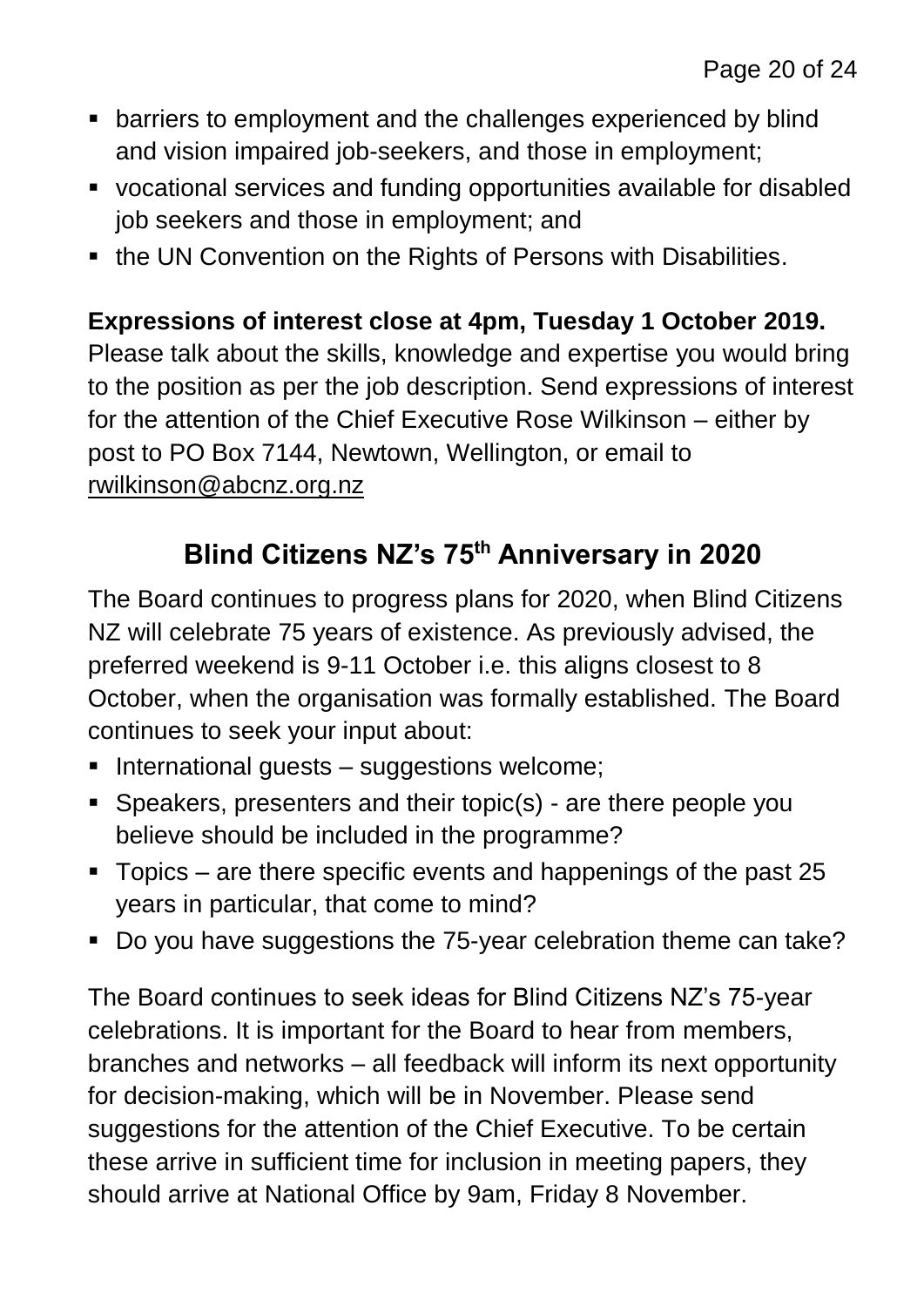The Board will receive all suggestions and consider these at its meeting on 22-24 November 2019.

# **Member-at-Large Vacancy –Extra Ordinary Election From Rose Wilkinson, Returning Officer**

Blind Citizens NZ is conducting an extra-ordinary election to fill a Member-at-Large vacancy as at 31 August 2019. The vacancy occurred with respect to Murray Peat's resignation for personal reasons. The term of office for the vacancy concludes at the end of the 2020 Annual General Meeting and Conference. The Board has the delegated authority to set its own timelines and process for an extra-ordinary election. This means these can vary to those for scheduled elections. This formal notice in the September Focus issue provides details for the extra-ordinary election to fill the Member-at-Large vacancy as follows:

- **Nominations close**: and must be in the hands of the Returning Officer by 4pm, Wednesday 10 October 2019.
- **Participation and Voting**: financial Ordinary Members financial as at 10 October 2019 are eligible to participate in the extra-ordinary election and vote.
- **Distribution of ballot material**: this will happy by Wednesday 24 October 2019.
- **Voting closes**: at 4pm Wednesday 14 November 2019.
- **Vote counting**: this will be finished by 6pm, Friday 16 November 2019.

In addition to dates and sundry information provided, key factors for members interested in standing for election to fill this Member-at-Large vacancy, include the following….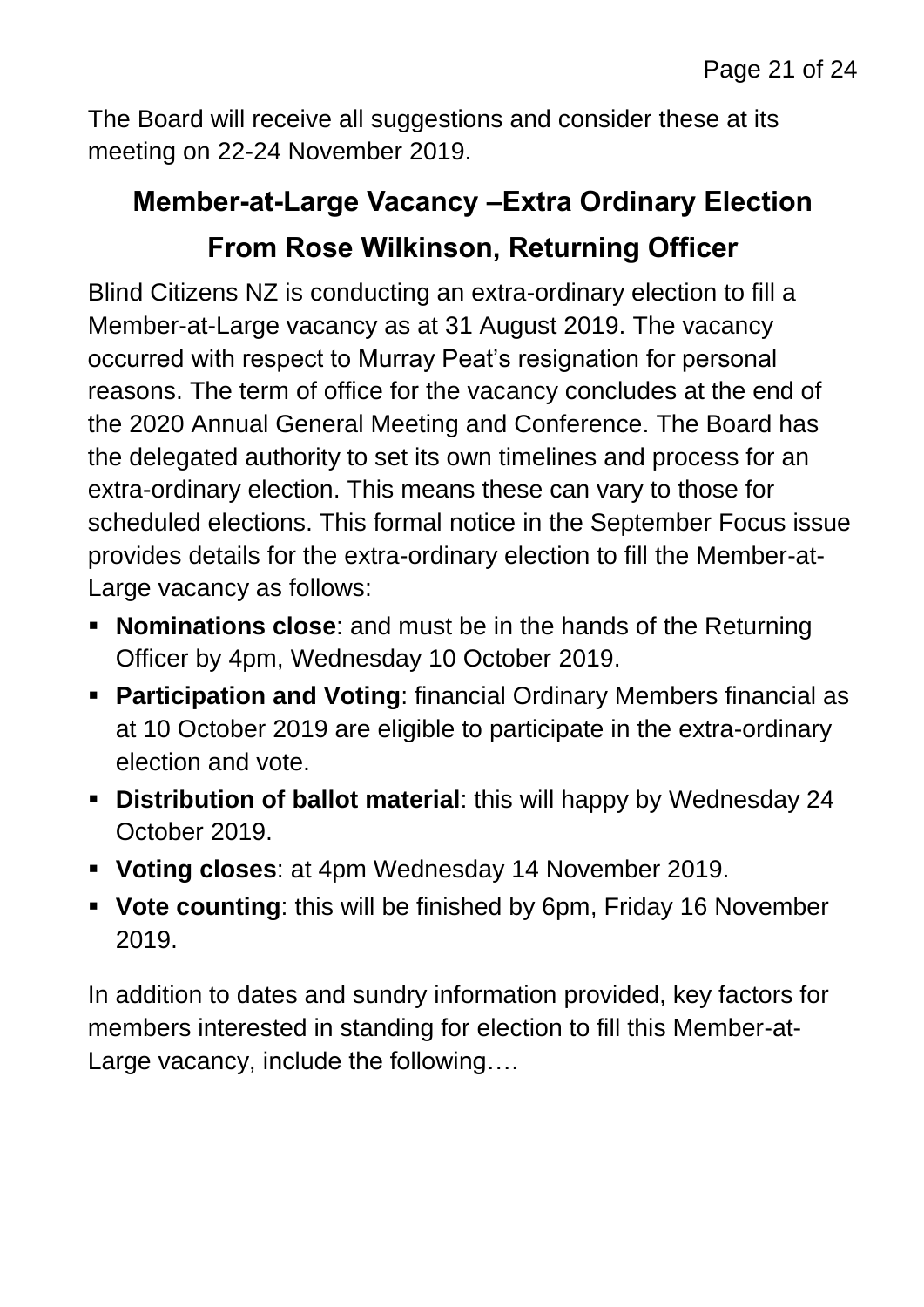- **Eligibility requirements**: You are eligible for nomination provided you have been a financial Ordinary Member of Blind Citizens NZ for no less than 24 full months measured cumulatively during the period of five consecutive years ending on the closing date for nominations.
- **Nominations:** the person standing for election will need two financial Ordinary Members to support their nomination. One will "move/propose" and the other will "second" the nomination. Each of the three people involved is required to sign the paper nomination form. Email procedures similarly require each of the three financial Ordinary Members to confirm their role in the nomination process. When choosing the email procedure, candidates are required to contact the Returning Officer prior to commencing this process. This is important for there are instructions unique to the email procedure you must follow.
- **Candidate's CV (supporting information and position statement)**: Candidates should send these to the Returning Officer with their nomination. Information about the role of Board Members etc., is available from Blind Citizens NZ's website, and/or upon request from National Office (contact details located at the end of this Focus issue). Candidates should be familiar with these requirements.
- **Where to send nominations:** these can be sent to the Returning Officer via any of these options:
	- **Post**: Blind Citizens NZ, PO Box 7144, Newtown, Wellington 6242;
	- **Fax**: 04-389-0030;
	- **Email**: [election@abcnz.org.nz](mailto:election@abcnz.org.nz)
- **Will there be an election:** If there is more than one nomination to fill the vacancy, there will be an election. Should there be only one nomination, then no election will be required. The successful candidate will be elected unopposed and commence in the position immediately.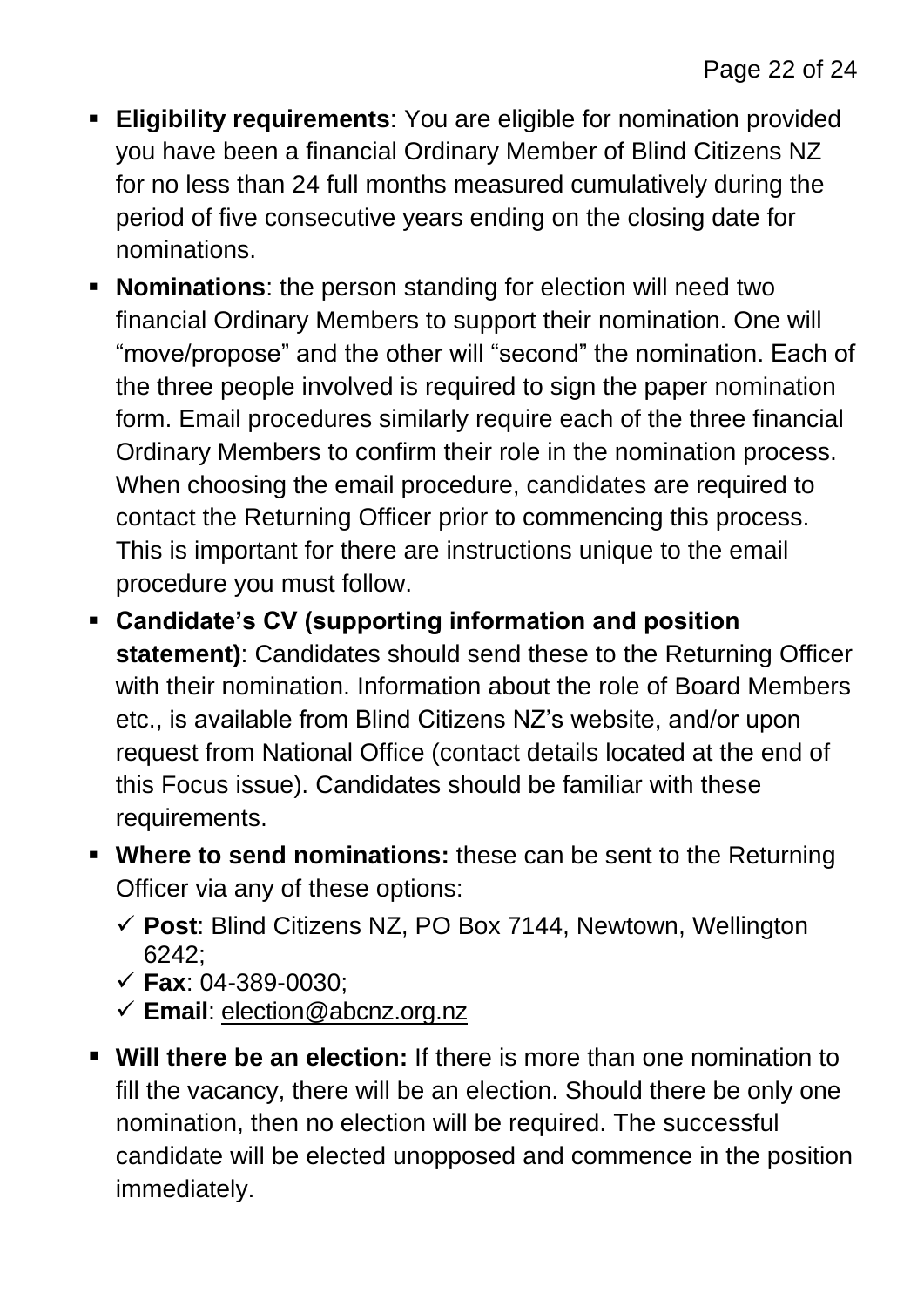### **Blind Citizens NZ – Board and National Office**

### **Board**

- **National President**: Jonathan Godfrey (Management Committee) [jonathan@tactileimpressionz.co.nz](mailto:jonathan@tactileimpressionz.co.nz)
- **Vice President:** Martine Abel-Williamson (Member-at-Large / Management Committee): [martine.the1@xtra.co.nz](mailto:martine.the1@xtra.co.nz)
- Andrea Courtney (Member-at-Large / Management Committee): [andycoute@gmail.com](mailto:andycoute@gmail.com)
- Geraldine Glanville (Member-at-Large): [gbglanville@xtra.co.nz](mailto:gbglanville@xtra.co.nz)
- Shaun Johnson (Member-at-Large): [shaun.zdots@xtra.co.nz](mailto:shaun.zdots@xtra.co.nz%20co.nz)
- Paula Waby (World Blind Union Representative / Management Committee): [paula.waby4@gmail.com](mailto:paula.waby4@gmail.com)

### **Focus Editor**

**Email** articles to**:** [focus@abcnz.org.nz](mailto:focus@abcnz.org.nz)

**Post**: PO Box 7144, Newtown, Wellington 6242

### **National Office**

- **Physical**: Ground Floor, 113 Adelaide Road, Newtown, Wellington.
- **Postal**: PO Box 7144, Newtown, Wellington 6242.
- **Phone: 04 389 0033; 0800 222 694.**
- **Fax**: 04 389 0030.
- **Website**: [http://www.blindcitizensnz.org.nz](http://www.blindcitizensnz.org.nz/)
- **Facebook Page**:<https://www.facebook.com/BlindCitizensNZ/>
- **Email**: [admin@abcnz.org.nz](mailto:admin@abcnz.org.nz)
- **Chief Executive, Rose Wilkinson**: [rwilkinson@abcnz.org.nz](mailto:rwilkinson@abcnz.org.nz)